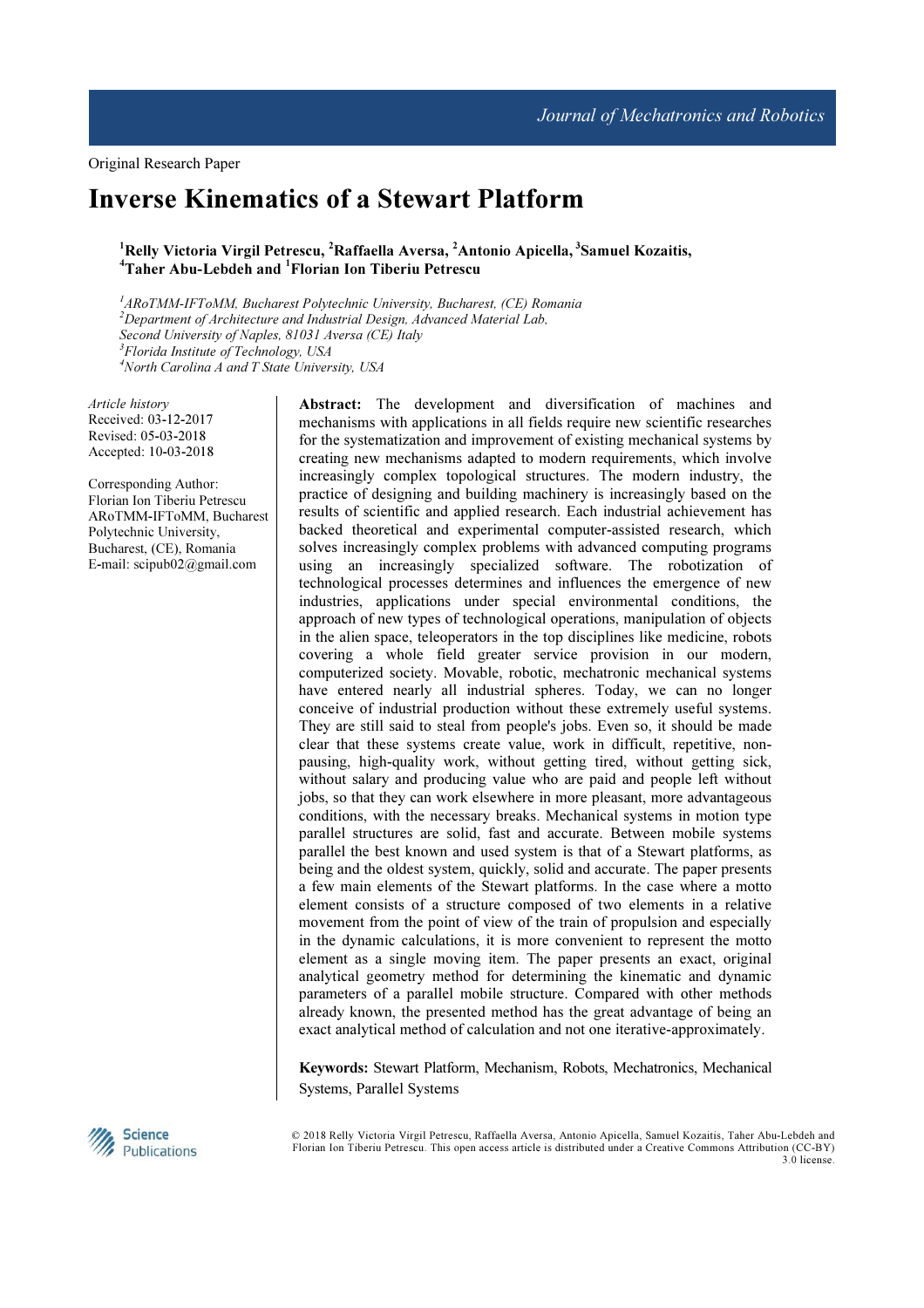# Introduction

Humanoid robots are now used as research tools in several scientific fields.

Researchers must understand the structure and behavior of the human body (biomechanics) to build and study humanoid robots. On the other hand, the tentative simulation of the human body leads to a better understanding of it. Human knowledge is a field of study that focuses on how people learn from sensory information to acquire their motor skills and abilities. This knowledge is used to develop computational models of human behavior and have been improved over time.

It has been suggested that advanced robotics will facilitate growth even among ordinary people.

Although the original purpose of humanoid research was to build a better orthosis and prosthesis for human beings, knowledge was transferred between the two disciplines. Examples include electrode adjustment legs for neuromuscular disorders, ankle protector foot, real biopsy and forearm biopsy (Aversa et al., 2017 a-e; 2016 a-o).

In addition to research, robot humanoids are developed to carry out human activities such as personal assistance, where they can help sick and elderly and dirty or dangerous people. Typical works, such as a yacht or a machine line worker, are also suitable for humanoids. "Essentially, because they can use tools and manipulate equipment and vehicles designed to train people, these humanoids could work theoretically, any cargo can be a human being as long as it has the software itself, but the complexity of the procedure is unbearable.

They are also more popular for providing entertainment. For example, Ursula, female females, sings, plays music, dancing and speaks to audiences in Universal Studios. More attention Disney is committed to using animatrons, robots that look, move and talk like human beings in some thematic shows.

These animatrons look so realistic that it can be difficult to decipher the remote if they are or are not actually people. Although they look realistic, they still do not have cognitive or natural autonomy. The various humanoid robots and possible applications in everyday life are presented in an independent documentary film called Plug and Pray, which was released in 2010.

Humanoid robots, especially artificial intelligence algorithms, could be useful for a dangerous future mission and/or at a high distance to scan the space without having to return and return to the ground after the mission.

A sensor is a device that measures an attribute of the world. Being one of the three primitives of robotics (besides planning and control), detection plays an important role in identifying sequential paradigms.

The sensors can be classified based on the physical process that operates with or depending on the type of measurement information it provides for that output.

The proprioceptive sensors sense the position, orientation and speed of the humanoid rubber body.

In addition, people do not use their own proprioceptive sensors (such as Touch, muscle extension, limb position) to help humanoid-oriented robots. Uses accelerometers to measure acceleration, from which speed can be calculated by integration; tilt sensors for tilt measurement; a force sensor placed on the arms and legs to measure the contact force with the robot environment; position sensors, indicating the current position of the robot (whose speed can be calculated by deriving motion laws) or even speed sensors. Array keys can be used to provide data about what has been done. The hue of the hand uses a range of 34 touches arranged under the polyurethane skin on each finger. Touch sensors also provide information about the forces and torques transferred between the robot and the other objects.

The vision refers to data processing in any way that uses the electromagnetic spectrum to produce an image. In robots, humanoids are used to recognize objects and determine their properties (they put sensors to work more than similarly to the eyes of human beings). Most humanoid robots use CCD cameras as sensors.

Sensors allow humanoid robots to hear the sounds and sounds of the environment and perform human ear functions. Microphones are usually used for this task.

Actuators are the engines responsible for motion and robot.

Humanoid robots are built to mimic the human body so that it can use actuation mechanisms that perform movements such as muscles and joints, albeit with a different structure. To achieve the same effect as human motion, humanoid robots use the main rotating servomotor. They can be either electric, pneumatic, hydraulic, piezoelectric, ultrasound. Hydraulic and electrical actuators have a very rigid behavior and can only be made to act in a manner compatible with the use of relatively complex control strategies. While sealing gasket components are more suited for high speeds and reduced loads, the hydraulic works well at low speed and high load.

The piezoelectric actuator elements generate a high force when applied to the voltage. They can be used for ultra-fine positioning and for generating and handling forces or high pressure in static and dynamic situations.

Ultrasonic actuators are designed to produce micrometric movements at ultra-sonic frequencies (over 20 kHz). These are useful for vibration control applications, fast positioning and switching.

The pneumatic actuators operate on the basis of gas compressibility. As they are swollen, they extend along the axis and, as they deflate, they contract. If one end is fixed, the other will move in a linear trajectory. These components are designed for low loads and low/medium loads. Components of the pneumatic actuator include claw cylinders, pneumatic motors, stepping and pneumatic muscles.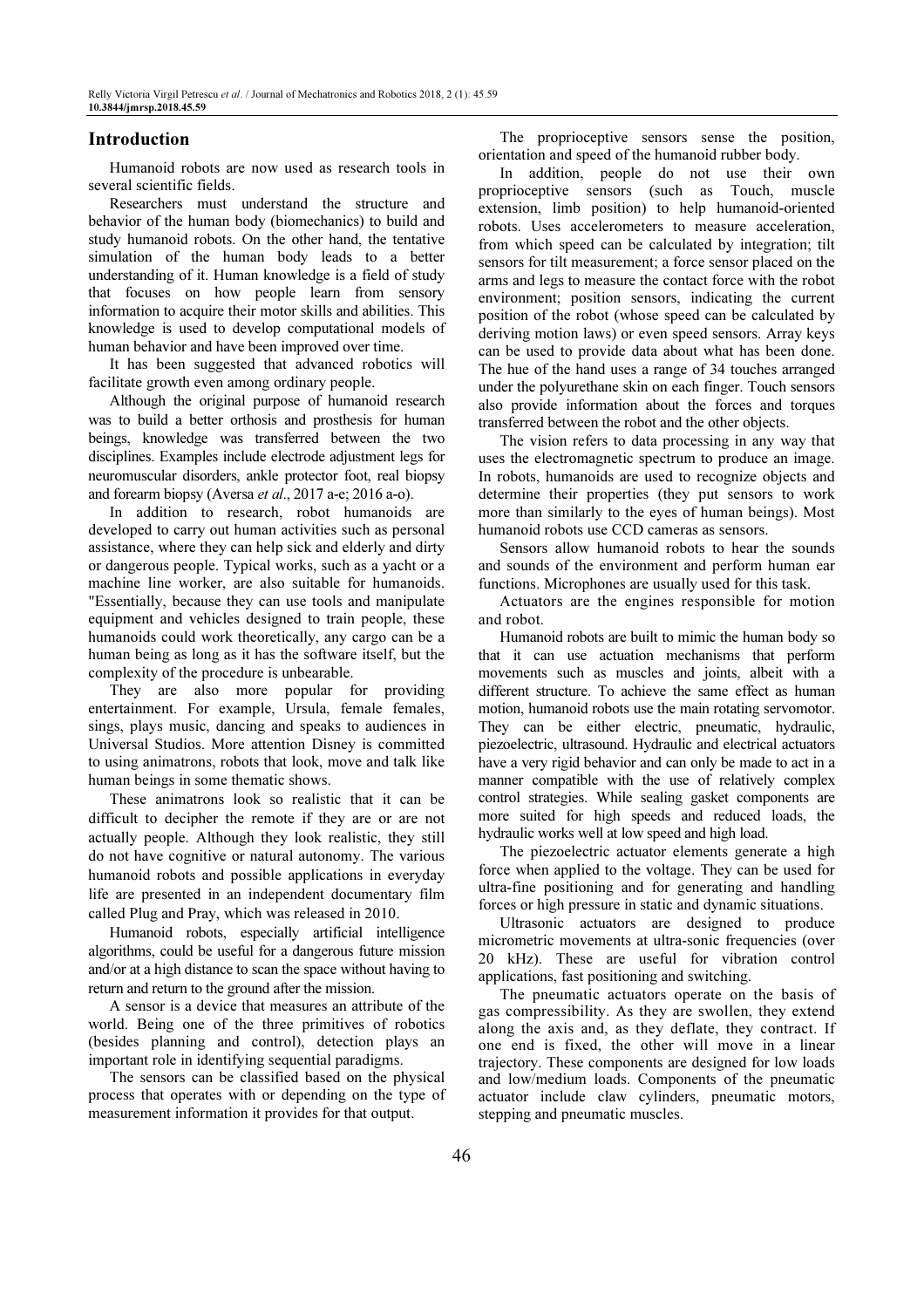In planning and control, the essential difference between humanoids and other types of robots (such as industrial ones) is that the robot movement must be human consumption, as it is, using, in particular, the locomotive of the foot, the beep lever. Planning the ideal for normal human movements should lead to the minimization of energy consumption, as is the case with the human body. For this reason, studies on the dynamics and control of these types of structures are becoming increasingly important.

The issue of moving and stabilizing the surface of robots is very important. Keeping the robot center of gravity in the center of the camp to ensure a stable position can be chosen as a control objective. To maintain the dynamic balance during the walk and a robot needs information about the contact force and the movement to the real and desired. The solution to this problem is based on a major concept, Zero Point Time (Zero Point Time).

Another feature of humanoid robots is that they move, gather information (using sensors) into the "real world" and interact with them. They do not remain like other manipulating robots working in highly structured environments. To enable humanoids to travel in complex environments, planning and control must focus on collision detection, planning and how to avoid obstacles.

Humanoids do not yet have the characteristics of the human body. These include structures with variable flexibility to provide security (for robots and for humans) and redundancy movements, i.e., more degrees of freedom and availability, both at the level. Although these characteristics are desirable for humanoid robots, they will bring more complexity and new planning and control issues. The purpose of treating the whole body with these problems and addressing adequate coordination of many degrees of freedom, for example, to accomplish more tasks simultaneously, while in the next order, a priority.

The automatic screwdriver with automatic screwdriver is automatically with anthropomorphic arms: extremely flexible in all aspects; they allow to twist different planes and have a high conversion factor. When changing the product or production mode, the arm can be used in a variety of applications.

Industrial anthropomorphic robots have become the most widespread and most used. These are the most widespread on the planet because they have been well implemented and are more easily designed, built and implemented than other types of robots and manipulators. The most common is the structure with a base consisting of three rotary elements, 3R. It is a space saving space, mechanically structured, mobile, threedegree, easy to project and with high mobility. There are great advantages that he has established in the world of industrial robots and has been generalized. Like all industrial robots and this anthropomorphic structure, it

was launched in the automotive industry, which has ordered and produced almost all modern industrial robots. The main advantages of such a structure are large mobility, a wider workspace, dynamic, fast and acceptable precision for industrial operations, combined with the most common daily work.

When it comes to reliability and stability, the excessive anthropomorphic structure can not cope with the tasks, it is successfully replaced by parallel structures.

Today, mechanical motion systems are used in almost all vital sectors of humanity (Reddy et al., 2012). Robots have the ability to process integrated circuits (Aldana et al., 2013) with micro and nano dimensions, which man can only see in electronic microscopy (Lee, 2013). (Padula and Perdereau, 2013; Perumaal and Jawahar, 2013) or deep depths and pressures in deep deep oceans or conquest of space and visiting the new exoplanet Cao et al. (2007) on the use of the sequential mechanical transmission mechanism, 2013; Petrescu et al., 2009). (Garcia-Murillo et al., 2013), a conqueror of the new galaxies (de Melo et  $al$ , 2012), the human being will be able to fulfill his supreme mission (Tang et al., 2013). (Lin et al., 2013), various aspects (He et al., 2013), but today two major categories are addressed: serial systems (Liu et al., 2013; Petrescu and Petrescu, 2012c). Parallel systems are more robust (Tabaković et al., 2013; Wang et al., 2013), but are more difficult to design and manipulate and for this reason, serial systems have been the ones that have developed the most. In medical or radioactive environments, preferred mobile systems are parallel due to their high accuracy positioning.

Movable mechanical systems are solid, fast and accurate parallel structures. Mechanical systems in parallel motion structures are solid, fast and accurate. Between parallel mobile systems, the most known and used system is that of a Stewart platform, being the oldest, fast, solid and accurate system.

A Gough-Stewart platform is a parallel robot that has six prismatic actuators, usually with winches, electric or hydraulic servo motors attached in pairs to three positions on the base plate of the platform, placed on a top plate. The devices placed on the upper plate can be moved in the six degrees of freedom in which it is possible for a freely suspended body to move. These are the three linear linear,  $x, y, z$  (lateral, longitudinal and vertical) linear movements and the three rotation, rotation and rotation sensors. The terms "six axes" or "6-DOF" (degrees of freedom), the platform is also used "Synergy" (see below).

This specialized aspect of the Six Jacks was first used by Eric E. Gough in the United Kingdom and was operational in 1954, the project being subsequently published in a 1965 document by Dough Stewart written by Gough-Stewart on Wikipedia. Although Stewart Short is now used for this Jack, it would be more appropriate for Eric Gough to call it a Gough/Stewart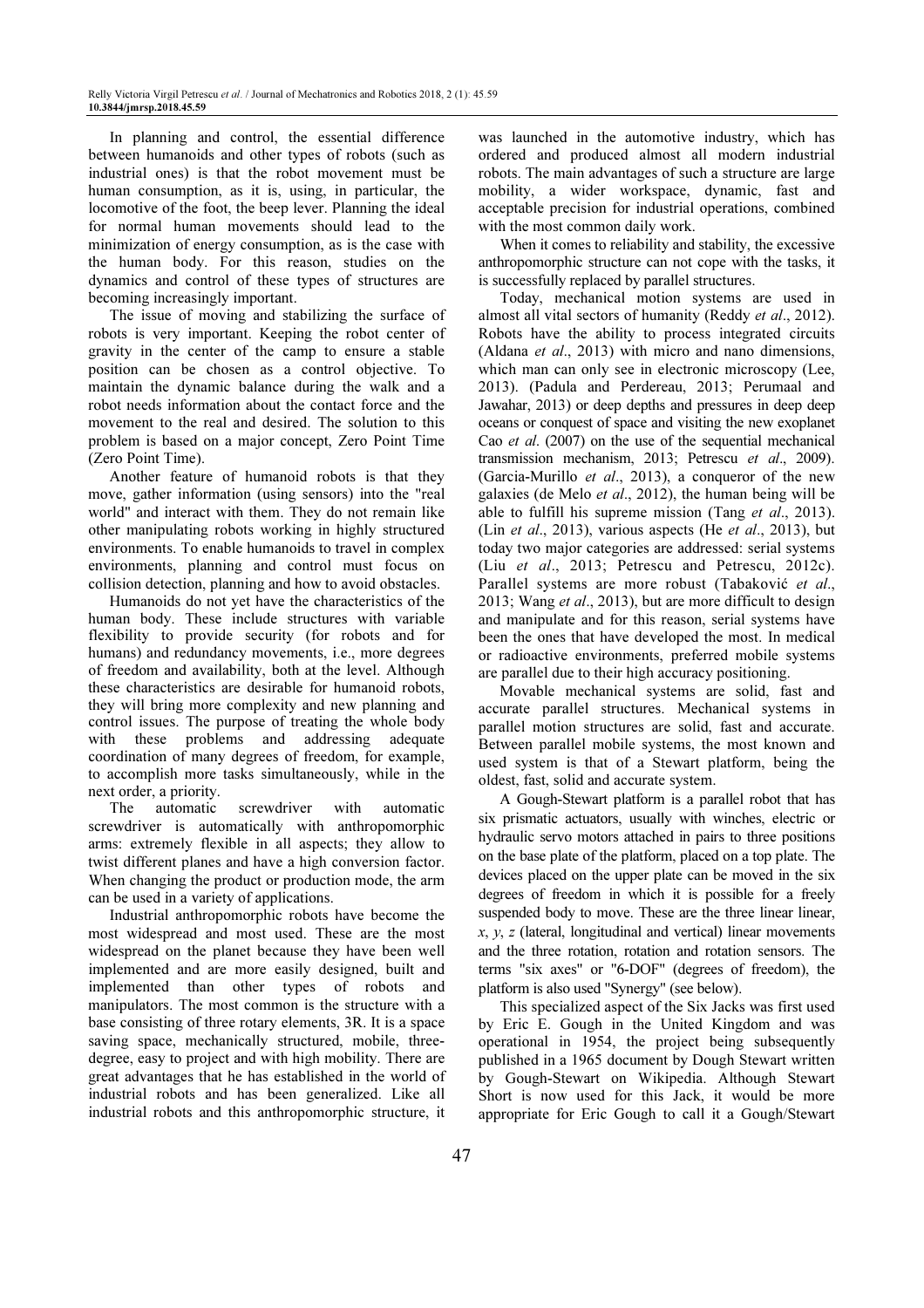platform. Specifically, the original Stewart platform had a slightly different design. See the references for more details at the end of this article.

In order to ensure that movements are produced by a combination of multiple protection devices, a device is sometimes referred to as a synergy platform because of synergy (mutual interaction between planned power supplies). Geodetic "Hexapod" for Stewart machines used in machine tools, however the term is used for 6 door platforms outside the machine because it simply means "six feet".

The paper presents some of the main elements of Stewart platforms. Start by studying the geometric, cinematic elements of the system and then the dynamic elements.

If a structural motto element consists of two elements in a relatively structural movement, the drive train and especially the dynamic one, it is more convenient to represent the motto element as a single mobile element. In this way there are seven movable elements (the six motto or foot elements, plus the mobile platform 7) and a fixed component. The kinematics of positions is determined by an original method of analytical geometry (Fig. 1). The study of mechanical solids is done by specific calculations.

As examples of such combined mechanisms, several kinematic schemes of gears and gears can be observed, presented by Kojevnikov (1969; Autorenkollektiv, 1968; Şaskin, 1963; 1971; Maros, 1958; Rehwald et al., 200-2001; Antonescu, 1993; 2003; Antonescu and Mitrache, 1989).

The main problems with plane and spatial gears and gears refer to kinematic analysis and geometrickinematic synthesis under certain conditions imposed by technological processes, (Bruja and Dima, 2011; Buda and Mateucă, 1989; Luck and Modler, 1995; Niemeyer, 2000; Tutunaru, 1969; Popescu, 1977; Braune, 2000; Dudita, 1989; Lichtenheldt, 1979; Lederer, 1993; Lin, 1999; Modler and Wadewitz, 1998; 2001; Modler, 1979; Neumann, 1979; 2001; Stoica, 1977; Petrescu and Petrescu, 2011 c-d; Petrescu, 2012 d-e; Petrescu, 2016; 2017a-q; Aversa et al., 2017 a-e; 2016a-o; Mirsayar et al., 2017; Petrescu and Petrescu, 2016a-c, 2013a-d, 2012a-d, 2011a-b; Petrescu, 2012a-c, 2009; Petrescu and Calautit, 2016a-b; Petrescu et al., 2016a-b; Maros, 1958; Modler and Wadewitz, 2001; Manolescu, 1968; Margine, 1999).

#### Materials and Methods

Figure 1 shows the spatial direction of the unit vectors along the elements 1 and 2 which connect the coupling D of the upper mobile platform 7 by the A and B couplings of the lower fixed platform 0.

The coordinates of the six unitary vectors of type 1-6 engines (variable length) are given by the relational

system (1) if these lengths of the single vectors are given by the system (2) and the real lengths of the six mottoes (variables) (3):

$$
\begin{cases}\n\alpha_1 = \frac{x_D - x_A}{l_1}; \ \beta_1 = \frac{y_D - y_A}{l_1}; \ \gamma_1 = \frac{z_D - z_A}{l_1} \\
\alpha_2 = \frac{x_D - x_B}{l_2}; \ \beta_2 = \frac{y_D - y_B}{l_2}; \ \gamma_2 = \frac{z_D - z_B}{l_2} \\
\alpha_3 = \frac{x_E - x_B}{l_3}; \ \beta_3 = \frac{y_E - y_B}{l_3}; \ \gamma_3 = \frac{z_E - z_B}{l_3} \\
\alpha_4 = \frac{x_E - x_C}{l_4}; \ \beta_4 = \frac{y_E - y_C}{l_4}; \ \gamma_4 = \frac{z_E - z_C}{l_4} \\
\alpha_5 = \frac{x_F - x_C}{l_5}; \ \beta_5 = \frac{y_F - y_C}{l_5}; \ \gamma_5 = \frac{z_F - z_C}{l_5} \\
\alpha_6 = \frac{x_F - x_A}{l_6}; \ \beta_6 = \frac{y_F - y_A}{l_6}; \ \gamma_6 = \frac{z_F - z_A}{l_6}\n\end{cases} (1)
$$

$$
\begin{cases}\n\overline{L}_1 = \alpha_1 \cdot \overline{i} + \beta_1 \cdot \overline{j} + \gamma_1 \cdot \overline{k}; \ \overline{L}_2 = \alpha_2 \cdot \overline{i} + \beta_2 \cdot \overline{j} + \gamma_2 \cdot \overline{k} \\
\overline{L}_3 = \alpha_3 \cdot \overline{i} + \beta_3 \cdot \overline{j} + \gamma_3 \cdot \overline{k}; \ \overline{L}_4 = \alpha_4 \cdot \overline{i} + \beta_4 \cdot \overline{j} + \gamma_4 \cdot \overline{k} \\
\overline{L}_5 = \alpha_5 \cdot \overline{i} + \beta_5 \cdot \overline{j} + \gamma_5 \cdot \overline{k}; \ \overline{L}_6 = \alpha_6 \cdot \overline{i} + \beta_6 \cdot \overline{j} + \gamma_6 \cdot \overline{k}\n\end{cases} (2)
$$

$$
\begin{cases}\n\overline{l_1} = l_1 \cdot \overline{L_1} = \alpha_1 \cdot l_1 \cdot \overline{i} + \beta_1 \cdot l_1 \cdot \overline{j} + \gamma_1 \cdot l_1 \cdot \overline{k} \\
\overline{l_2} = l_2 \cdot \overline{L_2} = \alpha_2 \cdot l_2 \cdot \overline{i} + \beta_2 \cdot l_2 \cdot \overline{j} + \gamma_2 \cdot l_2 \cdot \overline{k} \\
\overline{l_3} = l_3 \cdot \overline{L_3} = \alpha_3 \cdot l_3 \cdot \overline{i} + \beta_3 \cdot l_3 \cdot \overline{j} + \gamma_3 \cdot l_3 \cdot \overline{k} \\
\overline{l_4} = l_4 \cdot \overline{L_4} = \alpha_4 \cdot l_4 \cdot \overline{i} + \beta_4 \cdot l_4 \cdot \overline{j} + \gamma_4 \cdot l_4 \cdot \overline{k} \\
\overline{l_5} = l_5 \cdot \overline{L_5} = \alpha_5 \cdot l_5 \cdot \overline{i} + \beta_5 \cdot l_5 \cdot \overline{j} + \gamma_5 \cdot l_5 \cdot \overline{k} \\
\overline{l_6} = l_6 \cdot \overline{L_6} = \alpha_6 \cdot l_6 \cdot \overline{i} + \beta_6 \cdot l_6 \cdot \overline{j} + \gamma_6 \cdot l_6 \cdot \overline{k}\n\end{cases}
$$
\n(3)

$$
\begin{cases}\n\alpha_1 \cdot l_1 = x_D - x_A; \dot{\alpha}_1 \cdot l_1 + \alpha_1 \cdot \dot{l}_1 = \dot{x}_D; \dot{\alpha}_1 = \frac{\dot{x}_D - \alpha_1 \cdot \dot{l}_1}{l_1} \\
\beta_1 \cdot l_1 = y_D - y_A; \dot{\beta}_1 \cdot l_1 + \beta_1 \cdot \dot{l}_1 = \dot{y}_D; \dot{\beta}_1 = \frac{\dot{y}_D - \beta_1 \cdot \dot{l}_1}{l_1}\n\end{cases} (4)
$$
\n
$$
\gamma_1 \cdot l_1 = z_D - z_A; \dot{\gamma}_1 \cdot l_1 + \gamma_1 \cdot \dot{l}_1 = \dot{z}_D; \dot{\gamma}_1 = \frac{\dot{z}_D - \gamma_1 \cdot \dot{l}_1}{l_1}
$$

$$
\begin{cases} x_D = x_A + \alpha_1 \cdot l_1; y_D = y_A + \beta_1 \cdot l_1; z_D = z_A + \gamma_1 \cdot l_1 \\ x_{G_1} = x_A + \alpha_1 \cdot a_1; y_{G_1} = y_A + \beta_1 \cdot a_1; z_{G_1} = z_A + \gamma_1 \cdot a_1 \end{cases}
$$
(5)

Figure 2, a motor element (motor 1) is represented in an instant position because a motor element consists of a structure composed of two relative cross members but which, from the point of view of the propulsion train and in particular the dynamic calculations considered be a variable length element. The three equations of the first relationship in the system (1) defining the engine element 1 are derived and transmitted to the system (4). These are also written in system 5 together with the engine center of gravity Equations 1.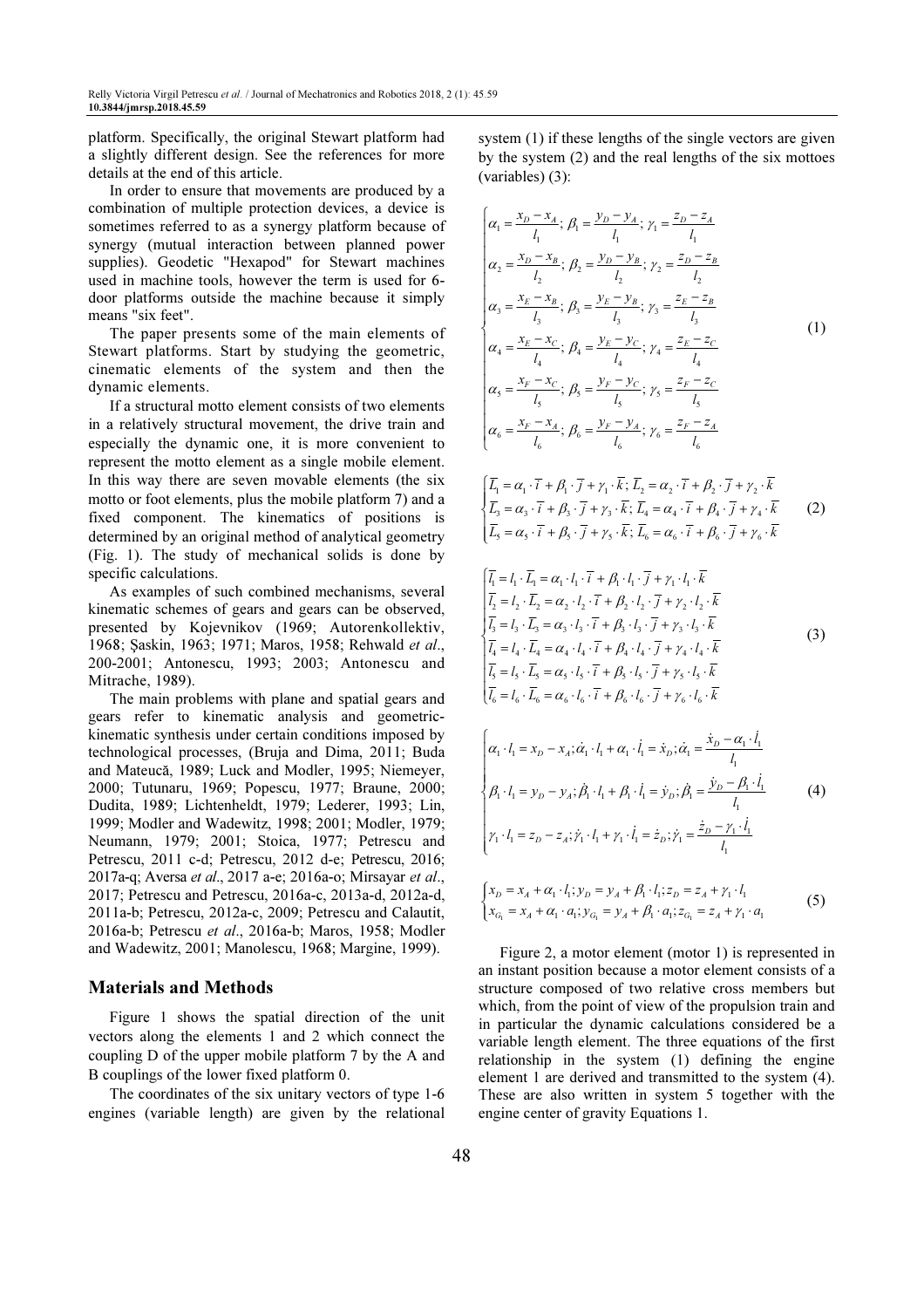The latter separate in the system (6) that is derived in the system (7):

$$
\begin{cases}\n x_{G_1} = \frac{a_1 \cdot x_D + (l_1 - a_1) \cdot x_A}{l_1} \\
 y_{G_1} = \frac{a_1 \cdot y_D + (l_1 - a_1) \cdot y_A}{l_1} \\
 z_{G_1} = \frac{a_1 \cdot z_D + (l_1 - a_1) \cdot z_A}{l_1}\n\end{cases}
$$
\n(6)

ſ

$$
\begin{vmatrix}\n l_1 \cdot x_{G_1} = a_1 \cdot x_D + (l_1 - a_1) \cdot x_A; \dot{l}_1 \cdot x_{G_1} + l_1 \cdot \dot{x}_{G_1} = \\
 = \dot{a}_1 \cdot x_D + a_1 \cdot \dot{x}_D + (\dot{l}_1 - \dot{a}_1) \cdot x_A \\
 \dot{x}_{G_1} = \frac{\dot{a}_1 \cdot x_D + a_1 \cdot \dot{x}_D - \dot{l}_1 \cdot x_{G_1} + (\dot{l}_1 - \dot{a}_1) \cdot x_A}{l_1} \\
 \dot{y}_{G_1} = \frac{\dot{a}_1 \cdot y_D + a_1 \cdot \dot{y}_D - \dot{l}_1 \cdot y_{G_1} + (\dot{l}_1 - \dot{a}_1) \cdot y_A}{l_1} \\
 \dot{z}_{G_1} = \frac{\dot{a}_1 \cdot z_D + a_1 \cdot \dot{z}_D - \dot{l}_1 \cdot z_{G_1} + (\dot{l}_1 - \dot{a}_1) \cdot z_A}{l_1}\n \end{vmatrix}
$$
\n(7)

The kinetic energy of the mechanism (relation 8) is written because the translation of the center of gravity of each engine element already contains the effect of a different rotation.

Each engine element (rod) will be studied as a single kinematic element with varying length with mass and constant position and variable center of gravity. Each movement of an engine element is one of spatial rotation:

$$
\begin{cases}\nE_c = \frac{m_1}{2} \cdot (\dot{x}_{G_1}^2 + \dot{y}_{G_1}^2 + \dot{z}_{G_1}^2) + \frac{m_2}{2} \cdot (\dot{x}_{G_2}^2 + \dot{y}_{G_2}^2 + \dot{z}_{G_2}^2) \\
+ \frac{m_3}{2} \cdot (\dot{x}_{G_3}^2 + \dot{y}_{G_3}^2 + \dot{z}_{G_3}^2) + \frac{m_4}{2} \cdot (\dot{x}_{G_4}^2 + \dot{y}_{G_4}^2 + \dot{z}_{G_4}^2) \\
+ \frac{m_5}{2} \cdot (\dot{x}_{G_5}^2 + \dot{y}_{G_5}^2 + \dot{z}_{G_5}^2) + \frac{m_6}{2} \cdot (\dot{x}_{G_6}^2 + \dot{y}_{G_6}^2 + \dot{z}_{G_6}^2) \\
+ \frac{m_7}{2} \cdot (\dot{x}_S^2 + \dot{y}_S^2 + \dot{z}_S^2) + \frac{J_{7SN}}{2} \cdot \omega_{7SN}^2\n\end{cases}
$$
\n(8)

According to the system model (7), the weight centers of the six rods are then determined (see Equations 9). Known speeds are known, whether given, measured, or required, all velocities must therefore be known as value when the dynamic calculation process begins. The same happens with all the hardships, which are also known, being already given or obtained through several weighing processes. The moment of mass or mechanical inertia calculated or determined along the N axis can be determined by calculation, calculated with an approximate formula (10):

Fixed platform positions are determined by systems 11-13 and those of the mobile platform are determined by system relationships 14-52. The system 53 then determines the lengths of the six motto elements. Only original geometrical analytical relations already described are used.

$$
\begin{cases}\n\dot{x}_{G_1} = \frac{\dot{a}_1 \cdot (x_D - x_A) + a_1 \cdot \dot{x}_D + \dot{l}_1 \cdot (x_A - x_{G_1})}{l_1} \\
\dot{y}_{G_1} = \frac{\dot{a}_1 \cdot (y_D - y_A) + a_1 \cdot \dot{y}_D + \dot{l}_1 \cdot (y_A - y_{G_1})}{l_1} \\
\dot{z}_{G_1} = \frac{\dot{a}_1 \cdot (z_D - z_A) + a_1 \cdot \dot{z}_D + \dot{l}_1 \cdot (z_A - z_{G_1})}{l_1} \\
\dot{x}_{G_2} = \frac{\dot{a}_2 \cdot (x_D - x_B) + a_2 \cdot \dot{x}_D + \dot{l}_2 \cdot (x_B - x_{G_2})}{l_2} \\
\dot{y}_{G_2} = \frac{\dot{a}_2 \cdot (y_D - y_B) + a_2 \cdot \dot{y}_D + \dot{l}_2 \cdot (y_B - y_{G_2})}{l_2} \\
\dot{z}_{G_2} = \frac{\dot{a}_2 \cdot (z_D - z_B) + a_2 \cdot \dot{z}_D + \dot{l}_2 \cdot (z_B - z_{G_2})}{l_2} \\
\dot{z}_{G_3} = \frac{\dot{a}_3 \cdot (x_E - x_B) + a_3 \cdot \dot{x}_E + \dot{l}_3 \cdot (x_B - x_{G_3})}{l_3} \\
\dot{y}_{G_3} = \frac{\dot{a}_3 \cdot (y_E - y_B) + a_3 \cdot \dot{y}_E + \dot{l}_3 \cdot (y_B - y_{G_3})}{l_3} \\
\dot{z}_{G_4} = \frac{\dot{a}_4 \cdot (y_E - y_D) + a_3 \cdot \dot{z}_E + \dot{l}_3 \cdot (z_B - z_{G_4})}{l_3} \\
\dot{z}_{G_4} = \frac{\dot{a}_4 \cdot (x_E - x_C) + a_4 \cdot \dot{x}_E + \dot{l}_4 \cdot (x_C - x_{G_4})}{l_4} \\
\dot{y}_{G_4} = \frac{\dot{a}_4 \cdot (x_E - x_C) + a_4 \cdot \dot{x}_E + \dot{l}_4 \cdot (y_C - y_{G_4})}{l_4} \\
\dot{z}_{G_4} = \frac{\dot{a}_4 \cdot (z_E - z_C) + a_3 \cdot \dot{x}_F + \dot{l}_3 \cdot (z_C - z_{G_4})}{l_5} \\
\dot{y}_{G
$$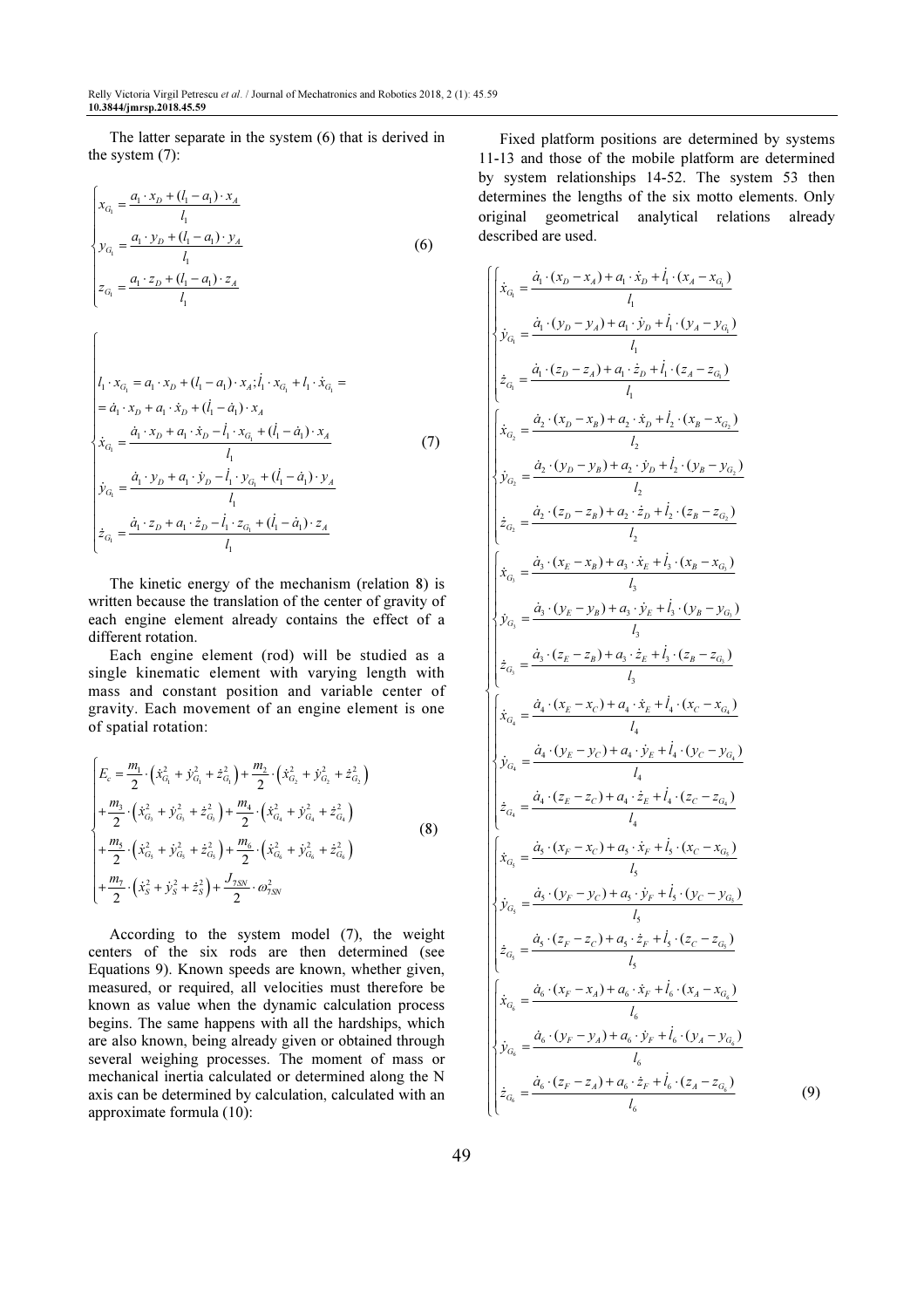

Fig. 1: The structure and geometry of a Stewart platform



Fig. 2: The basic structure of a motto element

$$
J_{7SN} = \frac{\frac{1}{2}m_p \cdot R_r^2 + \frac{1}{2}m_p \cdot r_r^2}{2} = \frac{m_p}{4} \cdot \left(R_r^2 + r_r^2\right)
$$
  

$$
= \frac{m_p}{4} \cdot \left[R_r^2 + \left(\frac{1}{2}R_r\right)^2\right] = \frac{m_p}{4} \cdot R_r^2 \cdot \left(1 + \frac{1}{4}\right)
$$
  

$$
= \frac{5}{16} \cdot m_p \cdot R_r^2 = \frac{5}{16} \cdot m_p \cdot R^2
$$
 (10)

$$
\begin{cases} x = r \\ y = z = 0 \end{cases} \tag{11}
$$

$$
\begin{cases}\n x_B = -\frac{1}{2} \cdot r \\
 y_B = -\frac{\sqrt{3}}{2} \cdot r \\
 z_B = 0\n\end{cases}
$$
\n(12)

$$
\begin{cases}\nx_C = -r \cdot \sin 30^\circ = -\frac{1}{2} \cdot r \\
y_C = r \cdot \cos 30^\circ = \frac{\sqrt{3}}{2} \cdot r \\
z_C = 0\n\end{cases}
$$
\n(13)

$$
\begin{cases}\n(x_D - x_F)^2 + (y_D - y_F)^2 + (z_D - z_F)^2 = 3 \cdot R^2 \\
(x_D - x_E)^2 + (y_D - y_E)^2 + (z_D - z_E)^2 = 3 \cdot R^2 \\
(x_E - x_F)^2 + (y_E - y_F)^2 + (z_E - z_F)^2 = 3 \cdot R^2\n\end{cases}
$$
\n(14)

$$
\begin{cases}\n(x_D - x_S)^2 + (y_D - y_S)^2 + (z_D - z_S)^2 = R^2 \\
(x_E - x_S)^2 + (y_E - y_S)^2 + (z_E - z_S)^2 = R^2 \\
(x_F - x_S)^2 + (y_F - y_S)^2 + (z_F - z_S)^2 = R^2\n\end{cases}
$$
\n(15)

$$
\overline{DS} \cdot \overline{N} = 0 \tag{16}
$$

$$
\begin{cases}\n(x_D - x_S) \cdot \alpha + (y_D - y_S) \cdot \beta + (z_D - z_S) \cdot \gamma = 0 \\
(x_E - x_S) \cdot \alpha + (y_E - y_S) \cdot \beta + (z_E - z_S) \cdot \gamma = 0 \\
(x_F - x_S) \cdot \alpha + (y_F - y_S) \cdot \beta + (z_F - z_S) \cdot \gamma = 0\n\end{cases}
$$
\n(17)

$$
\begin{cases} (x_D - x_S) \cdot \alpha + (y_D - y_S) \cdot \beta = (z_S - z_D) \cdot \gamma \\ (x_D - x_S)^2 + (y_D - y_S)^2 = R^2 - (z_D - z_S)^2 \end{cases}
$$
 (18)

$$
\begin{cases}\n x = x_D - x_S \\
 y = y_D - y_S \\
 \theta = (z_S - z_D) \cdot \gamma \\
 L^2 = R^2 - (z_D - z_S)^2\n\end{cases}
$$
\n(19)

$$
\begin{cases} \alpha \cdot x + \beta \cdot y = \theta \\ x^2 + y^2 = L^2 \end{cases}
$$
 (20)

$$
\begin{cases}\n x = \frac{\theta - \beta \cdot y}{\alpha} x^2 = \frac{\theta^2 + \beta^2 \cdot y^2 - 2 \cdot \theta \cdot \beta \cdot y}{\alpha^2} \\
 \theta^2 + \beta^2 \cdot y^2 - 2 \cdot \theta \cdot \beta \cdot y + \alpha^2 \cdot y^2 = \alpha^2 \cdot L^2 \\
 (\alpha^2 + \beta^2) \cdot y^2 - 2 \cdot \theta \cdot \beta \cdot y - (\alpha^2 \cdot L^2 - \theta^2) = 0\n\end{cases}
$$
\n(21)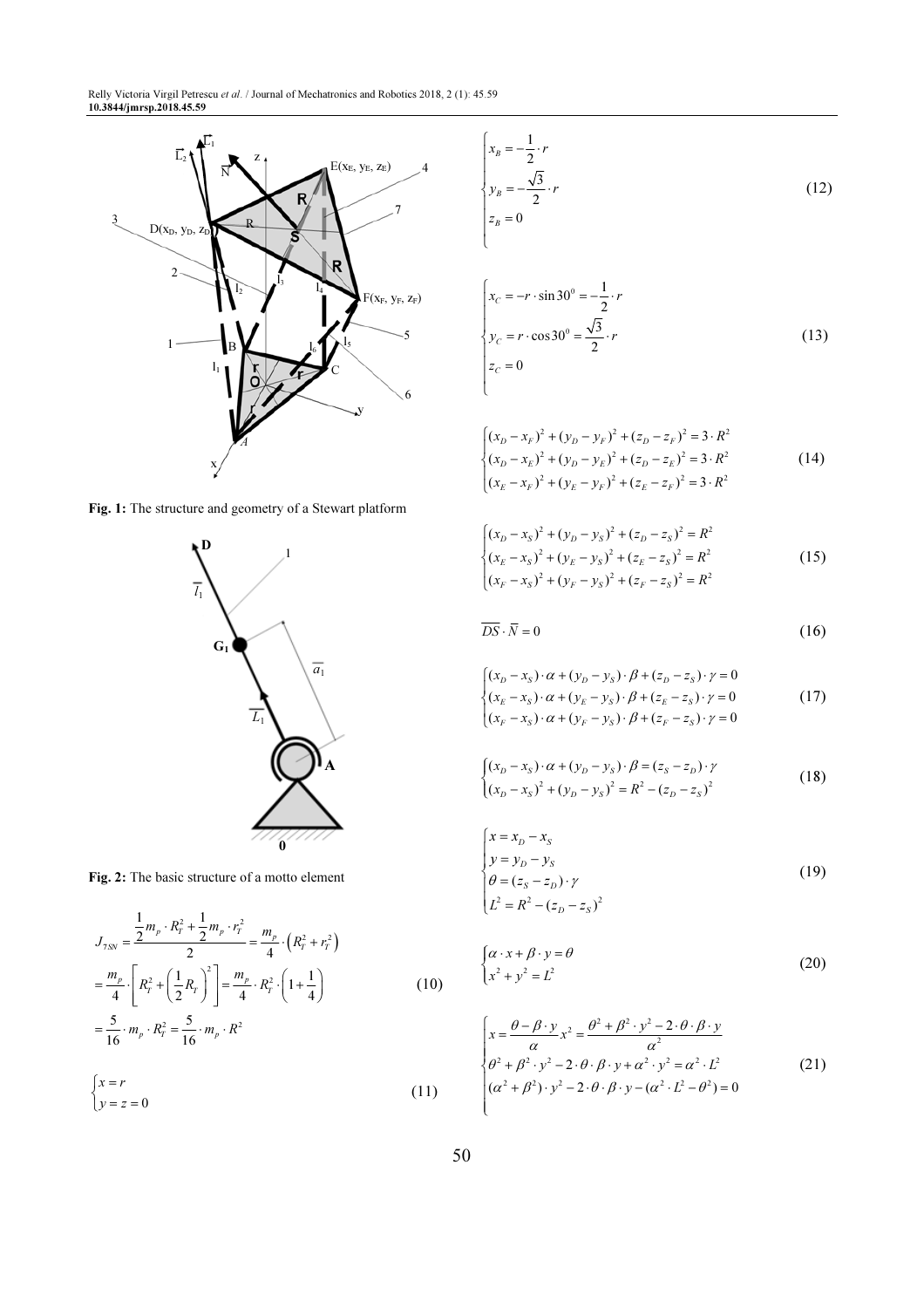Relly Victoria Virgil Petrescu et al. / Journal of Mechatronics and Robotics 2018, 2 (1): 45.59 10.3844/jmrsp.2018.45.59

$$
\begin{cases}\ny_{1,2} = \frac{\theta \cdot \beta \pm \sqrt{\theta^2 \cdot \beta^2 + (\alpha^2 + \beta^2) \cdot (\alpha^2 \cdot L^2 - \theta^2)}}{\alpha^2 + \beta^2} & z_E = k_3 - k_4 \cdot x_E \\
y_{1,2} = \frac{\theta \cdot \beta \pm \alpha \cdot \sqrt{(\alpha^2 + \beta^2) \cdot L^2 - \theta^2}}{\alpha^2 + \beta^2} & (22) \end{cases}
$$
\n
$$
\begin{cases}\nk_3 = \frac{\alpha}{\gamma} \cdot x_S + \frac{\beta}{\gamma} \cdot y_S + z_S - \frac{\beta}{\gamma} \cdot k_1\n\end{cases}
$$

$$
\begin{cases}\ny_{1,2} = \frac{\alpha^2 + \beta^2}{\alpha^2 + \beta^2} \\
x_{1,2} = \frac{\theta - \beta \cdot y}{\alpha} = \frac{\theta}{\alpha} - \frac{\beta}{\alpha} \cdot y_{1,2}\n\end{cases}
$$
\n(22)

$$
\begin{cases}\ny = \frac{\theta \cdot \beta - \alpha \cdot \sqrt{(\alpha^2 + \beta^2) \cdot L^2 - \theta^2}}{\alpha^2 + \beta^2} y_D = y + y_S \\
x = \frac{\theta - \beta \cdot y}{\alpha} = \frac{\theta}{\alpha} - \frac{\beta}{\alpha} \cdot y_x = x + x_S \\
\Rightarrow D(x_D, y_D, z_D)\n\end{cases}
$$
\n(23)

$$
\begin{cases}\n(x_E - x_S) \cdot \alpha + (y_E - y_S) \cdot \beta + (z_E - z_S) \cdot \gamma = 0 \\
(x_E - x_S)^2 + (y_E - y_S)^2 + (z_E - z_S)^2 = R^2 \\
(x_E - x_D)^2 + (y_E - y_D)^2 + (z_E - z_D)^2 = 3 \cdot R^2\n\end{cases}
$$
\n(24)

l

$$
\begin{cases}\nx_E^2 + x_S^2 - 2 \cdot x_S \cdot x_E + y_E^2 + y_S^2 - \\
-2 \cdot y_S \cdot y_E + z_E^2 + z_S^2 - 2 \cdot z_S \cdot z_E = R^2 \\
x_E^2 + x_D^2 - 2 \cdot x_D \cdot x_E + y_E^2 + y_D^2 - \\
-2 \cdot y_D \cdot y_E + z_E^2 + z_D^2 - 2 \cdot z_D \cdot z_E = 3 \cdot R^2 \\
-\n- - - - - - - - - - - - - - - - \\
x_D^2 - x_S^2 + 2 \cdot (x_S - x_D) \cdot x_E + y_D^2 - y_S^2 + \\
+2 \cdot (y_S - y_D) \cdot y_E + z_D^2 - z_S^2 + \\
+2 \cdot (z_S - z_D) \cdot z_E = 2 \cdot R^2\n\end{cases} (25)
$$

$$
\begin{cases}\n2 \cdot (x_S - x_D) \cdot x_E + 2 \cdot (y_S - y_D) \cdot y_E \\
+ 2 \cdot (z_S - z_D) \cdot z_E = 2 \cdot R^2 + x_S^2 + y_S^2 \\
+ z_S^2 - x_D^2 - y_D^2 - z_D^2 \\
\alpha \cdot x_E + \beta \cdot y_E + \gamma \cdot z_E \\
= \alpha \cdot x_S + \beta \cdot y_S + \gamma \cdot z_S\n\end{cases}
$$
\n(26)

$$
z_E = \frac{\alpha}{\gamma} \cdot x_S + \frac{\beta}{\gamma} \cdot y_S + z_S - \frac{\alpha}{\gamma} \cdot x_E - \frac{\beta}{\gamma} \cdot y_E
$$
 (27)

$$
y_E = k_1 + k_2 \cdot x_E \tag{28}
$$

$$
\begin{bmatrix}\nk_1 = \left[2 \cdot R^2 + x_s^2 + y_s^2 + z_s^2 - x_D^2 - y_D^2 - z_D^2 - \frac{1}{2}z_D^2 - \frac{1}{2}z_D^2 - \frac{1}{2}z_D^2 - \frac{1}{2}z_D^2 - \frac{1}{2}z_D^2 - \frac{1}{2}z_D^2 - \frac{1}{2}z_D^2 - \frac{1}{2}z_D^2 - \frac{1}{2}z_D^2 - \frac{1}{2}z_D^2 - \frac{1}{2}z_D^2 - \frac{1}{2}z_D^2 - \frac{1}{2}z_D^2 - \frac{1}{2}z_D^2 - \frac{1}{2}z_D^2 - \frac{1}{2}z_D^2 - \frac{1}{2}z_D^2 - \frac{1}{2}z_D^2 - \frac{1}{2}z_D^2 - \frac{1}{2}z_D^2 - \frac{1}{2}z_D^2 - \frac{1}{2}z_D^2 - \frac{1}{2}z_D^2 - \frac{1}{2}z_D^2 - \frac{1}{2}z_D^2 - \frac{1}{2}z_D^2 - \frac{1}{2}z_D^2 - \frac{1}{2}z_D^2 - \frac{1}{2}z_D^2 - \frac{1}{2}z_D^2 - \frac{1}{2}z_D^2 - \frac{1}{2}z_D^2 - \frac{1}{2}z_D^2 - \frac{1}{2}z_D^2 - \frac{1}{2}z_D^2 - \frac{1}{2}z_D^2 - \frac{1}{2}z_D^2 - \frac{1}{2}z_D^2 - \frac{1}{2}z_D^2 - \frac{1}{2}z_D^2 - \frac{1}{2}z_D^2 - \frac{1}{2}z_D^2 - \frac{1}{2}z_D^2 - \frac{1}{2}z_D^2 - \frac{1}{2}z_D^2 - \frac{1}{2}z_D^2 - \frac{1}{2}z_D^2 - \frac{1}{2}z_D^2 - \frac{1}{2}z_D^2 - \frac{1}{2}z_D^2 - \frac{1}{2}z_D^2 - \frac{1}{2}z_D^2 - \frac{1}{2}z_D^2 - \frac{1}{2}z_D^2 - \frac{1}{2}z_D^2 - \frac{1}{2}z_D^2 - \frac{1}{2}z_D^2 - \frac{1}{2}z_D^2 - \frac{1}{2}z_D^2 - \frac
$$

$$
z_E = k_3 - k_4 \cdot x_E \tag{30}
$$

$$
\begin{cases}\nk_3 = \frac{\alpha}{\gamma} \cdot x_s + \frac{\beta}{\gamma} \cdot y_s + z_s - \frac{\beta}{\gamma} \cdot k_1 \\
k_4 = \frac{\alpha}{\gamma} + \frac{\beta}{\gamma} \cdot k_2\n\end{cases}
$$
\n(31)

$$
\begin{cases}\nx_E^2 - 2 \cdot x_S \cdot x_E + (k_1 + k_2 \cdot x_E)^2 \\
-2 \cdot y_S \cdot (k_1 + k_2 \cdot x_E) + (k_3 - k_4 \cdot x_E)^2 \\
-2 \cdot z_S \cdot (k_3 - k_4 \cdot x_E) = R^2 - x_S^2 - y_S^2 - z_S^2\n\end{cases}
$$
\n(32)

$$
\begin{cases}\n(1 + k_2^2 + k_4^2) \cdot x_E^2 \\
-2 \cdot (x_S - k_1 \cdot k_2 + k_2 \cdot y_S + k_3 \cdot k_4) \cdot x_E \\
+k_1^2 - 2 \cdot k_1 \cdot y_S + k_3^2 - 2 \cdot k_3 \cdot z_S \\
-R^2 + x_S^2 + y_S^2 + z_S^2 = 0\n\end{cases}
$$
\n(33)

$$
\begin{cases}\na_1 = 1 + k_2^2 + k_4^2 \\
b_1 = -\frac{b}{2} = x_s - k_1 \cdot k_2 + k_2 \cdot y_s + k_3 \cdot k_4 \\
c_1 = k_1^2 \cdot k_1 \cdot y_s + k_3^2 \cdot k_3 \cdot z_s \cdot R^2 + x_s^2 + y_s^2 + z_s^2\n\end{cases}
$$
\n(34)

$$
a_1 \cdot x_E^2 - 2 \cdot b_1 \cdot x_E + c_1 = 0 \tag{35}
$$

$$
x_{E_{1,2}} = \frac{b_1 \pm \sqrt{b_1^2 - a_1 \cdot c_1}}{a_1} \tag{36}
$$

$$
\begin{cases}\n x_E = \frac{b_1}{a_1} - \sqrt{\left(\frac{b_1}{a_1}\right)^2 - \frac{c_1}{a_1}} \\
 y_E = k_1 + k_2 \cdot x_E \\
 z_E = k_3 - k_4 \cdot x_E\n\end{cases}
$$
\n(37)

$$
\begin{cases}\n(x_F - x_S) \cdot \alpha + (y_F - y_S) \cdot \beta + (z_F - z_S) \cdot \gamma = 0 \\
(x_F - x_S)^2 + (y_F - y_S)^2 + (z_F - z_S)^2 = R^2 \\
(x_F - x_D)^2 + (y_F - y_D)^2 + (z_F - z_D)^2 = 3 \cdot R^2 \\
(x_F - x_E)^2 + (y_F - y_E)^2 + (z_F - z_E)^2 = 3 \cdot R^2\n\end{cases}
$$
\n(38)

$$
\begin{cases}\nx_F^2 + x_D^2 - 2 \cdot x_D \cdot x_F + y_F^2 + y_D^2 - 2 \cdot y_D \cdot y_F \\
+ z_F^2 + z_D^2 - 2 \cdot z_D \cdot z_F = 3 \cdot R^2 \\
x_F^2 + x_E^2 - 2 \cdot x_E \cdot x_F + y_F^2 + y_E^2 - 2 \cdot y_E \cdot y_F \\
+ z_F^2 + z_E^2 - 2 \cdot z_E \cdot z_F = 3 \cdot R^2\n\end{cases} \tag{39}
$$

$$
\begin{cases}\nx_D^2 - x_E^2 + 2 \cdot (x_E - x_D) \cdot x_F \\
+ y_D^2 - y_E^2 + 2 \cdot (y_E - y_D) \cdot y_F \\
+ z_D^2 - z_E^2 + 2 \cdot (z_E - z_D) \cdot z_F = 0\n\end{cases}
$$
\n(40)

 $\overline{\mathcal{L}}$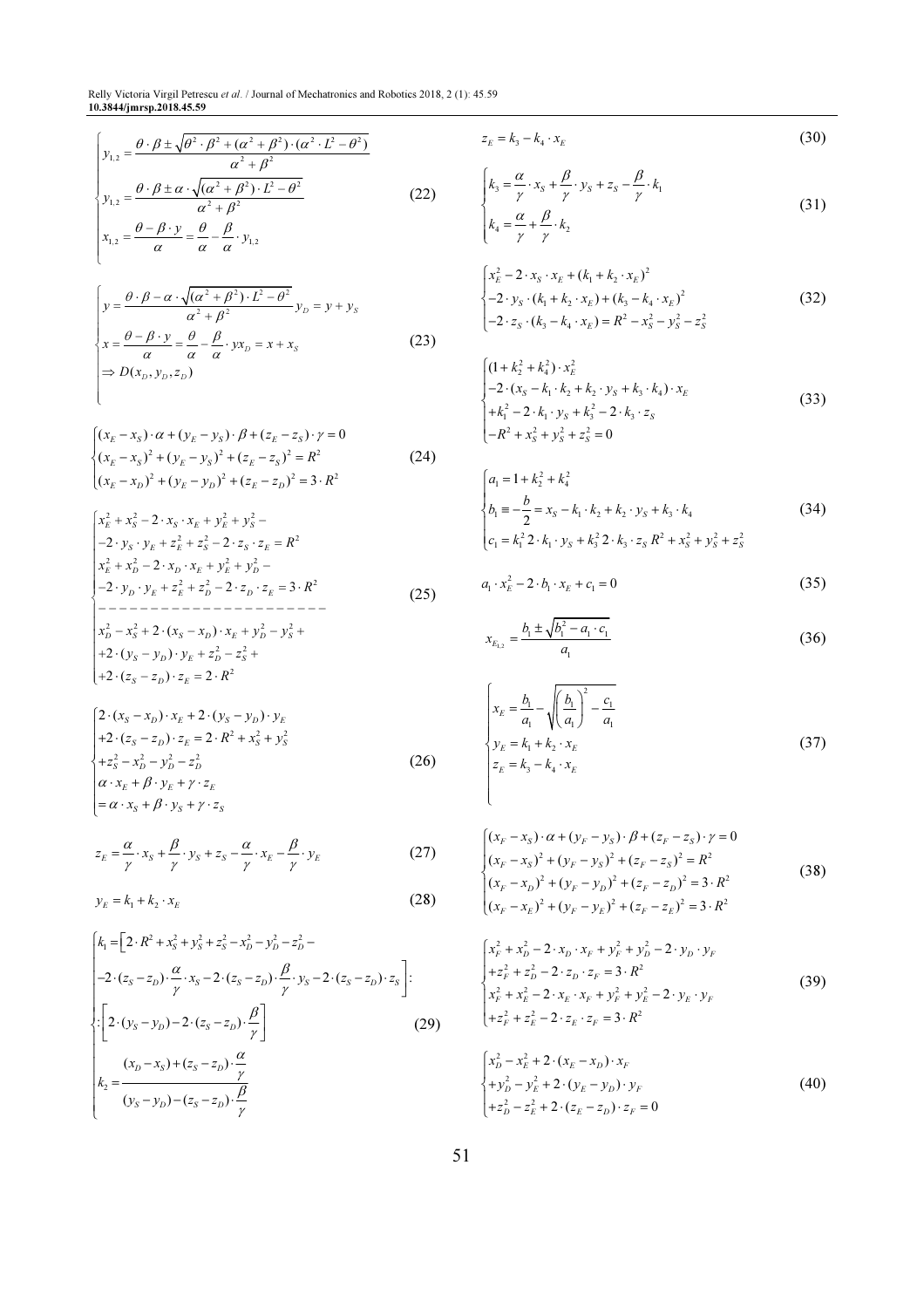Relly Victoria Virgil Petrescu et al. / Journal of Mechatronics and Robotics 2018, 2 (1): 45.59 10.3844/jmrsp.2018.45.59

$$
\begin{cases} 2 \cdot (x_E x_D) \cdot x_F + 2 \cdot (y_E y_D) \cdot y_F + \\ + 2 \cdot (z_E - z_D) \cdot z_F = \\ = x_E^2 - x_D^2 + y_E^2 - y_D^2 + z_E^2 - z_D^2 \end{cases} \tag{41}
$$

$$
\begin{cases}\nx_F^2 + x_S^2 - 2 \cdot x_S \cdot x_F + y_F^2 + y_S^2 - \\
-2 \cdot y_S \cdot y_F + z_F^2 + z_S^2 - 2 \cdot z_S \cdot z_F = R^2 \\
x_F^2 + x_D^2 - 2 \cdot x_D \cdot x_F + y_F^2 + y_D^2 - \\
-2 \cdot y_D \cdot y_F + z_F^2 + z_D^2 - 2 \cdot z_D \cdot z_F = 3 \cdot R^2\n\end{cases} \tag{42}
$$

$$
\begin{cases}\nx_D^2 - x_S^2 + 2 \cdot (x_S - x_D) \cdot x_F + y_D^2 - y_S^2 \\
+ 2 \cdot (y_S - y_D) \cdot y_F + z_D^2 - z_S^2 \\
+ 2 \cdot (z_S - z_D) \cdot z_F = 2 \cdot R^2\n\end{cases}
$$
\n(43)

$$
\begin{cases}\n2 \cdot (x_S - x_D) \cdot x_F + 2 \cdot (y_S - y_D) \cdot y_F \\
+ 2 \cdot (z_S - z_D) \cdot z_F \\
= 2 \cdot R^2 + x_S^2 - x_D^2 + y_S^2 - y_D^2 + z_S^2 - z_D^2\n\end{cases}
$$
\n(44)

$$
\begin{cases}\n2(x_E - x_D)x_F + 2(y_E - y_D)y_F + 2(z_E - z_D)z_F \\
= x_E^2 - x_D^2 + y_E^2 - y_D^2 + z_E^2 - z_D^2\n\end{cases}
$$
\n
$$
\begin{cases}\n2(x_S - x_D)x_F + 2(y_S - y_D)y_F + 2(z_S - z_D)z_F \\
= 2R^2 + x_S^2 - x_D^2 + y_S^2 - y_D^2 + z_S^2 - z_D^2 \\
\alpha \cdot x_F + \beta \cdot y_F + \gamma \cdot z_F = \alpha \cdot x_S + \beta \cdot y_S + \gamma \cdot z_S\n\end{cases}
$$
\n(45)

$$
\begin{cases}\na_{11} \cdot x_F + a_{12} \cdot y_F + a_{13} \cdot z_F = b_1 \\
a_{21} \cdot x_F + a_{22} \cdot y_F + a_{23} \cdot z_F = b_2 \\
a_{31} \cdot x_F + a_{32} \cdot y_F + a_{33} \cdot z_F = b_3\n\end{cases}
$$
\n(46)

$$
\begin{cases}\na_{11} = 2 \cdot (x_E - x_D); a_{12} = 2 \cdot (y_E - y_D); \\
a_{13} = 2 \cdot (z_E - z_D); \\
b_1 = x_E^2 - x_D^2 + y_E^2 - y_D^2 + z_E^2 - z_D^2; \\
a_{21} = 2 \cdot (x_S - x_D); a_{22} = 2 \cdot (y_S - y_D); \\
a_{23} = 2 \cdot (z_S - z_D); \\
b_2 = 2 \cdot R^2 + x_S^2 - x_D^2 + y_S^2 - y_D^2 + z_S^2 - z_D^2; \\
a_{31} = \alpha; a_{32} = \beta; a_{33} = \gamma; \\
b_3 = \alpha \cdot x_S + \beta \cdot y_S + \gamma \cdot z_S\n\end{cases} (47)
$$

$$
\Delta = \begin{vmatrix} a_{11} a_{12} a_{13} \\ a_{21} a_{22} a_{23} \\ a_{31} a_{32} a_{33} \end{vmatrix} = a_{11} \cdot (a_{22} \cdot a_{33} - a_{23} \cdot a_{32})
$$
 (48)

 $+a_{12} \cdot (a_{23} \cdot a_{31} - a_{21} \cdot a_{33}) + a_{13} \cdot (a_{21} \cdot a_{32} - a_{22} \cdot a_{31})$ 

$$
\Delta_x = \begin{vmatrix} b_1 a_{12} a_{13} \\ b_2 a_{22} a_{23} \\ b_3 a_{32} a_{33} \end{vmatrix} = b_1 \cdot (a_{22} \cdot a_{33} - a_{23} \cdot a_{32})
$$
(49)

$$
+a_{12}\cdot (a_{23}\cdot b_3-b_2\cdot a_{33})+a_{13}\cdot (b_2\cdot a_{32}-a_{22}\cdot b_3)
$$

$$
\Delta_{y} = \begin{vmatrix} a_{11}b_{1} a_{13} \\ a_{21}b_{2} a_{23} \\ a_{31}b_{3} a_{33} \end{vmatrix} = a_{11} \cdot (b_{2} \cdot a_{33} - a_{23} \cdot b_{3})
$$
\n
$$
+ b_{1} \cdot (a_{23} \cdot a_{31} - a_{21} \cdot a_{33}) + a_{13} \cdot (a_{21} \cdot b_{3} - b_{2} \cdot a_{31})
$$
\n(50)

$$
\Delta_z = \begin{vmatrix} a_{11} a_{12} b_1 \\ a_{21} a_{22} b_2 \\ a_{31} a_{32} b_3 \end{vmatrix} = a_{11} \cdot (a_{22} \cdot b_3 - b_2 \cdot a_{32})
$$
 (51)

$$
+a_{12}\cdot(b_2\cdot a_{31}-a_{21}\cdot b_3)+b_1\cdot(a_{21}\cdot a_{32}-a_{22}\cdot a_{31})
$$

$$
\begin{cases}\n x_F = \frac{\Delta_x}{\Delta} \\
 y_F = \frac{\Delta_y}{\Delta} \\
 z_F = \frac{\Delta_z}{\Delta}\n\end{cases}
$$
\n(52)

$$
\begin{cases}\n l_1 = \sqrt{(x_D - x_A)^2 + (y_D - y_A)^2 + (z_D - z_A)^2} \\
 l_2 = \sqrt{(x_D - x_B)^2 + (y_D - y_B)^2 + (z_D - z_B)^2} \\
 l_3 = \sqrt{(x_E - x_B)^2 + (y_E - y_B)^2 + (z_E - z_B)^2} \\
 l_4 = \sqrt{(x_E - x_C)^2 + (y_E - y_C)^2 + (z_E - z_C)^2} \\
 l_5 = \sqrt{(x_F - x_C)^2 + (y_F - y_C)^2 + (z_F - z_C)^2} \\
 l_6 = \sqrt{(x_F - x_A)^2 + (y_F - y_A)^2 + (z_F - z_A)^2}\n \end{cases} (53)
$$

In the case in which is to be understood by the mp, the mobile mass of the platform mobile 7 (obtained by weighing).

## Results

Geometry and Inverse Kinematic to a Stewart Platform by a Method of Analytical Geometry-Determination of Positions and Movements

Figure 3 shows the basic geometric model. In order to ease the calculation system, two equilateral triangles inserted into the top and bottom plate circles will be used. As a basic system, the ABC triangle (fixed) with its own fixed axle system, rectangular xOyz, will be considered and for the mobile (upper) platform the equilateral triangle DEF, mobile (locked on top of the mobile platform of the system) will be adopted. The center of the fixed triangle is the point O and the point of the triangle is point S.

Figure 4 presents the parameters of position (Cartesian coordinates space) of the fixed points A, B, C.

For the mobile platform up (DEF) it can be written the equations  $(14-15)$  (Fig. 5).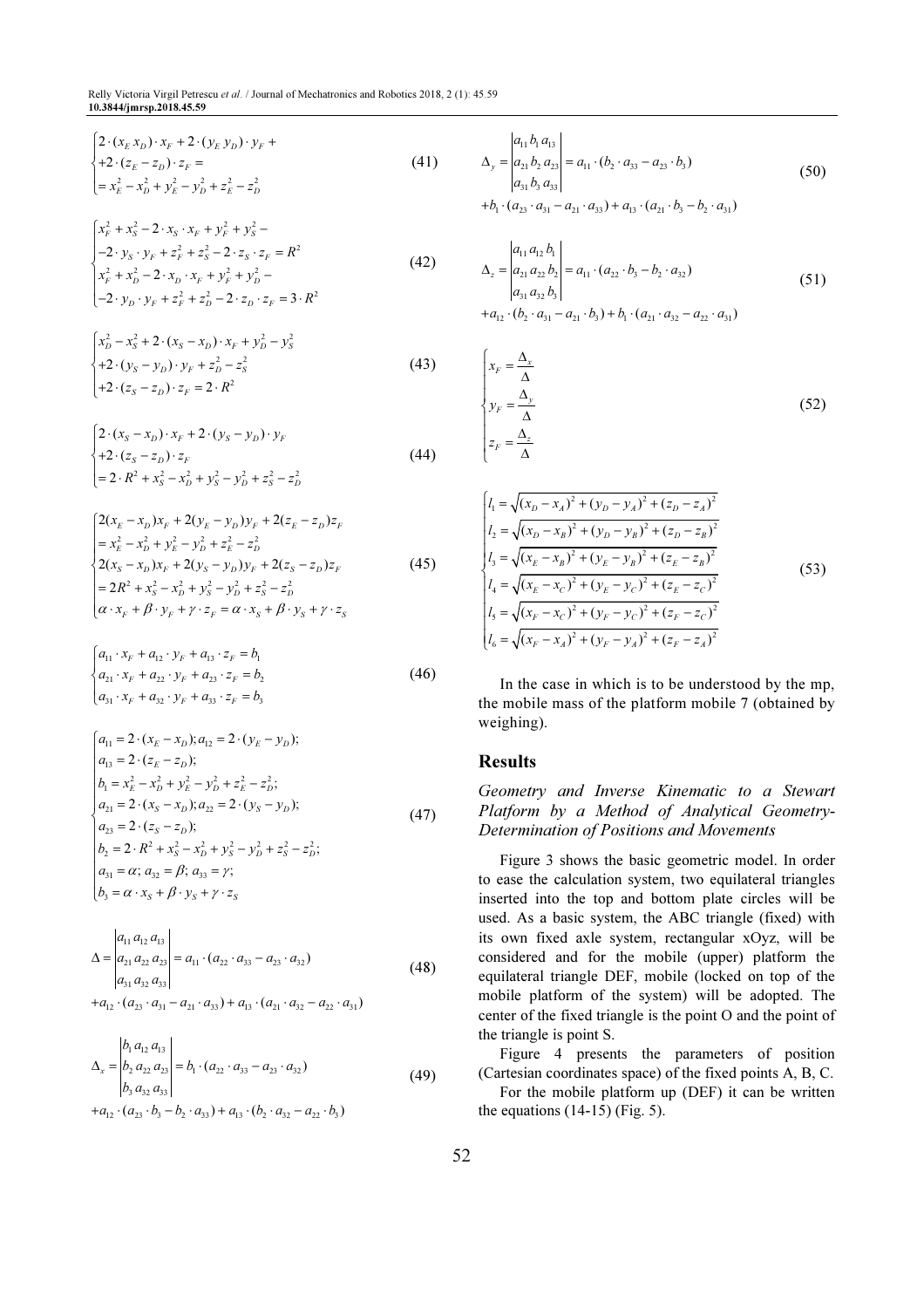

Fig. 3: The basic geometric model



Fig. 4: The determined parameters of position for fixed points A, B, C



Fig. 5: Mobile platform (DEF) geometry

Repeat the procedure, but this time by writing all the distances between the center S of the mobile triangle and each peak of triangle (DEF) (see relations system 15).

#### Discussion

Now follows writing general equations of the triangle noted with DEF (Equation 16), where D is any point of the plan, S is a specific point (center) of the plan and the vector N is the vector perpendicular to the DEF plan. The geometric parameters (scalars)  $(α, β, γ)$  of the vector N are known. The general equation of a plan says that any right of the plan (included in the plan DEF) scalar multiplied with  $N$  (the vector perpendicular to the plan DEF) generates the product 0. In other words, the scalar product of vectors DS and SN is 0.

To the point D will assign successively the values of D, E and F and the vector equation of the plan (spatial equation, product scalar 16) will be expressed to the form of three relations (system 17).

One knows all the parameters:  $x_S$ ,  $y_S$ ,  $z_S$ , α, β, γ. With the help of the systems (17) and (15) may be determined the scalar parameters of a point on the mobile circle, by choosing for example to determine the initial point D (It is necessary for this point D to be known, already positioned). It assumes for example to be known the coordinates of  $z<sub>D</sub>$ . Then one determines the other two scalar coordinates  $x_D$  and  $y_D$  from the system (18) out of the first relation from the system (17) and the first expression of the system (15).

One solving the system (18) by introducing the notations (19); from the system (18) using the annotation (19) it obtains the relations system (20), who may be solved successively through the relations (21) which leading to an equation of two degrees having the unknown  $y$ , whose solution may be given by two expressions: First and second relationship system (22), mean-while with the third expression of system  $(22)$  one calculates x.

To obtain a correct positioning for the point D, initially shall be chosen the negative solution (and if this does not correspond then will be chosen the positive solution). In this mode it can be obtained all the scalar parameters of the point D (expressions 23).

Using systems (17, 15, 14) we can go for next equations with those one writes the system (24), in such mode as to have as unknown the only scalar coordinates of point E, i.e.,  $x_E$ ,  $y_E$ ,  $z_E$ . New system thus obtained is a non-linear system.

To be solved the system (24) must be first linearised. One rose square the last two system relations and then must to be reduced the second relation from the third. It obtains the third system expression (25), which can be arranged to a more convenient form resulting in the system (26) together with the first expression of the system (24) neat properly.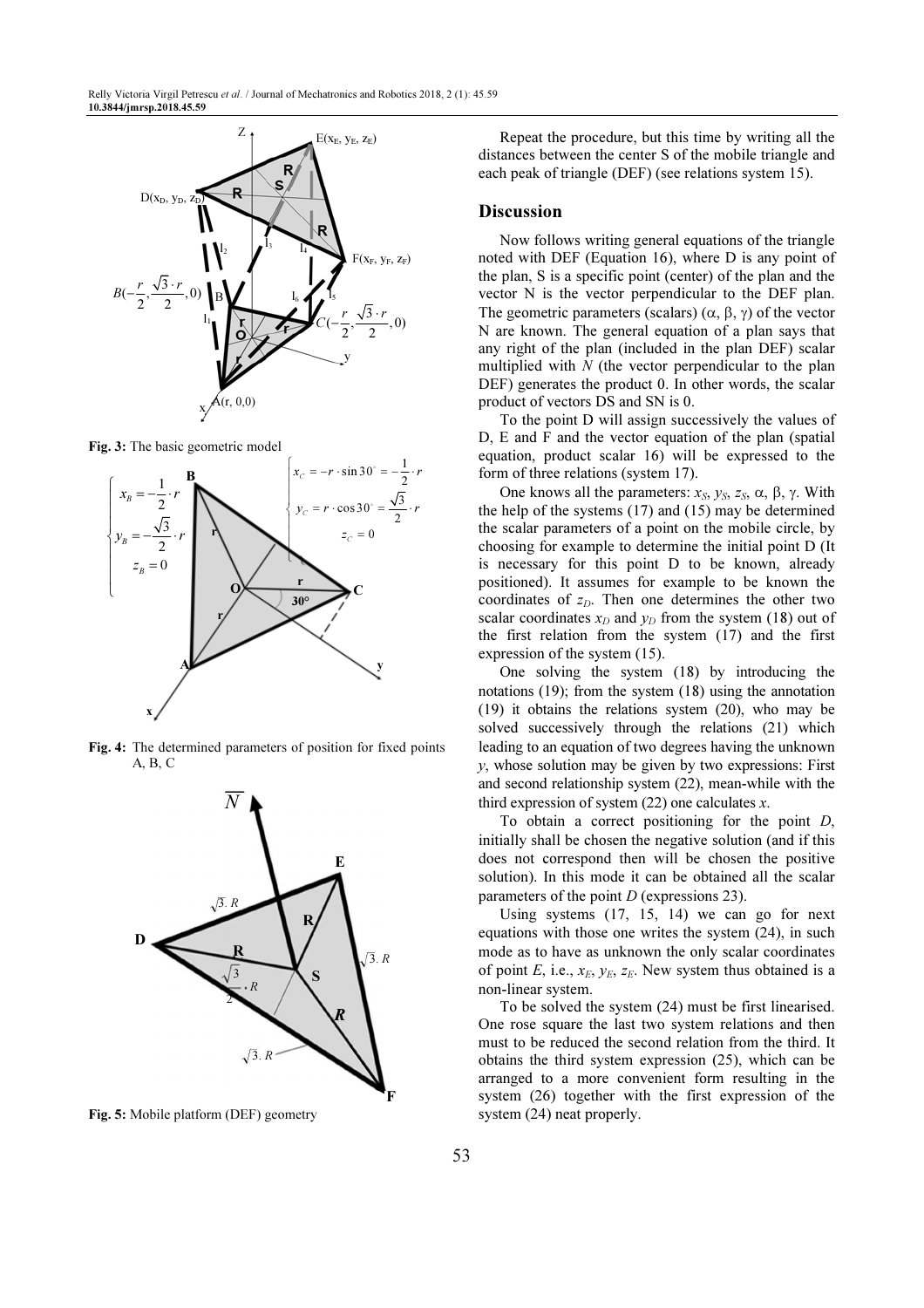Using the second relation of the system (26) one explicits  $z_E$ , (expression 27), which shall be introduced to first expression system (26) by eliminating parameter  $z_E$ and go then to linear relationship (28), having  $y_F$  as a function of  $x_E$ , whith the coefficients  $k_1$ ,  $k_2$ , which are determined by the relations system (29).

One uses the relations (11) for the point A.

Point B is determined by relations (12).

Point C is determined through the relations (13).

One replaces  $y_F$  given by the expression (28) in the relation (27); then it obtains (in this way) a second linear expression between the two parameters  $z_F$  and  $x_F$ , (relation 30), whit coefficients  $k_3$ ,  $k_4$ , given by the system (31).

Expressions (28) and (30) are simultaneously included in the first relation system (25) and one obtains an equation of second degree in  $x_F$  (expression 32), who is listed according to the form (33).

Then, one notes the coefficients of equation (33) second degree in  $x_E$ , with  $a_1$ ,  $b_1$ ,  $c_1$ , (see the expressions of system 34).

Expression (33) becomes the simplified form (35), which supports the real solutions (36).

Now, again in front of two solutions and being required to choose only the correct one. One choose one of them and if the calculation does not match desired position (represented and on a drawing) one choose the other solution. We assume now that the solution will be the negative. Shall one write all the scalar parameters of point E, using and expressions (37).

From the systems (17, 15, 14) must choose to use only four expressions (one of 17, one of 15 and two from 14), expressions with which one writes the system (38).

It rose square binomial last two expressions system (38) and relations obtained (39) gather resulting in the equation (40), which may be then arranged convenient to the final form (41).

One repeats the procedure for the torque equations two and three belonging to the system (38) and then one obtains the system with two equations (42), who gathered give relationship (43), who can be used to arrange things properly in the relation-ship (44).

Shall be retained the linear system (45) of three equations with three unknowns, the three equations (41), (44) and the first relationship of the system (38) folded out.

System (45) can be written in the form (46).

All coefficients of the system (46) have been determined through relations (47).

Determinants of the system (46) are written in forms (48-51).

All the system solutions may be given by the expressions (52).

With all known coordinates points  $D, E, F$ , as required by the state of the plan DEF and with the choice of point D, shall be then determined the lengths required components (engines elements), (see expressions 53).

## Applications

In the 1800s Augustine Louis Cauchy, a pioneer in mathematical analysis, studied the stiffness of an articulated octahedron, the ancestor of the hexapod. In 1949, V. E. Gough advanced research and built a parallel mechanism to test tires in various tasks.

A few years later, in 1965, D. Stewart began using a hexadop version for flight simulators. The robot he built will be renamed the "Stewart Platform". Over the years, the hexapod has been enhanced by sophisticated engineers such as K. Cappel, Mc Callion, etc.

A Gough-Stewart platform is a parallel robot type that has six prismatic actuators with electric or hydraulic winches mounted in pairs in three positions on the base plate of the platform, passing over the three mounting points on a top plate.

The devices placed on the upper plate can be moved in the six degrees of freedom in which it is possible for a freely suspended body to move.

These are the three linear linear,  $x$ ,  $y$ ,  $z$  (lateral, longitudinal and vertical) linear movements and the three rotation, rotation and rotation sensors. The terms "six axes" or "6-DOF" (degrees of freedom), the platform is also used as "Synergy".

This specialized aspect of the Six Jacks was first used by Eric E. Gough in the United Kingdom and was operational in 1954, later designed to be published in a 1968 Dw Stewart document on the British engineer. Although Stewart Short is now used for this Jack, it would be more appropriate for Eric Gough to call it a Gough/Stewart platform. Specifically, the original Stewart platform had a slightly different design.

To ensure that the movements are produced by a combination of multiple neck movements, such a device is sometimes referred to as a synergic motion platform due to synergy (mutual interaction between the way the sockets are programmed.

Because the device has six outputs, it is often known as a hexapod (six feet). The "hexapod" technology (geodetic technique) was originally for Stewart's machine tools. However, the term is now used for platforms with 6 jacks outside machine tools, as this simply means "six feet".

The system presented may be particularly useful for surgical robots that operate patients; these systems require very good positioning accuracy.

Such high precision positioning systems can be especially useful for the brain, heart, liver, kidneys and various prosthetic operations.

These platforms can precisely position even very heavy weights, such as the modern stationary telescope.

The design of the Stewart platform is widely used in flight simulation, especially in the so-called full flight simulator, for which all 6 degrees of freedom are required. This application was developed by Redifon,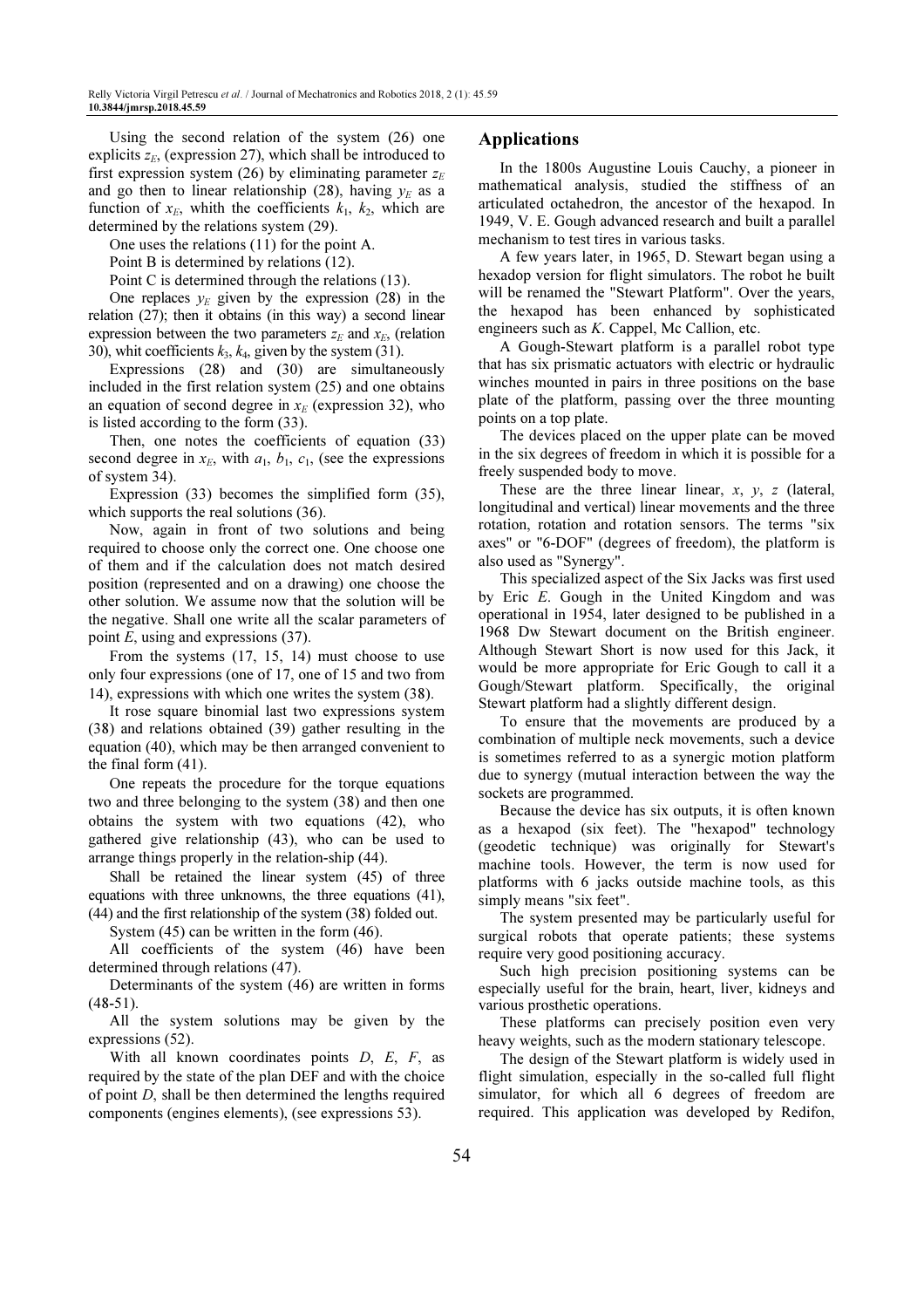whose offer of simulators has become available for Boeing 707, Douglas DC-8, South Aviation Caravelle, Canadair CL-44, Boeing 727, Comet, Vickers Viscount, Vickers Vanguard, Convair CV-990, Lockheed C130 Hercules, Vickers VC10 and Fokker F-27 1962.

In this role, the payload is the pilot response and a visual display system, normally in the order of several channels, to show the visual scene in the crew of the airplane that was trained. The payload weight of a full flight simulator for a large airplane can be up to about 15,000 pounds.

Similar platforms are used in simulators, often mounted in  $xy$  for large tables, to simulate short-term acceleration over a period of time, can be simulated by tilting the platform and an active research area is how to mix the two.

Eric Gough was a car engineer and worked on Dunlop Dunlop Dunlop Dunlop tires in Birmingham, England. He developed either the Universal Tir-Testing Machine (also known as the Universal Rig) and in 1950 and the platform was operational in 1954. The device was able to mechanically test tires according to the combined loads. Dr. Gough died in 1972, but testing his platform continued to be used by the end of 1980, when the factory was shut down and then demolished. His platform was rescued and transported to the Marine Science Museum in London at Wrought near Swindon.

The AMiBA radio telescope, experimental microwave experimental experiments, is mounted on a hexahedron with six-meter carbon fiber. A hexapod robot is a walker robot whose locomotion is based on three pairs of legs. The study of insect evolution is of particular interest in presenting an alternative to wheel use. The term refers to biological inspirational robots imitating hexapod animals, such as insects in this case.

Hexapod robots are considered more stable than bit robots because in most cases the hexapods are statically stable. For this reason, it does not depend on real-time controllers to stay or go. However, it appears that high speed insects are dependent on dynamic factors.

Insects have been chosen as models because their nervous system is simpler than other animal species.

In addition, complex behaviours can only be attributed to a few neurons and the path between sensory inputs and engine outputs is relatively short.

Insect walking cycle and neural architecture are used to improve the robot location. Instead, biologists use hexapods to test different assumptions.

# Conclusion

The paper presents an exact, original analytical geometry method for determining the kinematic and dynamic parameters of a parallel mobile structure.

Compared with other methods already known, the presented method has the great advantage of being an exact analytical method of calculation and not one iterative-approximately.

## Acknowledgment

This text was acknowledged and appreciated by Dr. Veturia CHIROIU Honorific member of Technical Sciences Academy of Romania (ASTR) PhD supervisor in Mechanical Engineering and by Prof. BERTHOLD GRUNWALD, Past Director Mercedes Benz Daimler AG, Germany and Past Head Department of Automotive Engineering from Bucharest Polytechnic University, whom we thank and in this way.

## Funding Information

Research contract: Contract number 36-5-4D/1986 from 24IV1985, beneficiary CNST RO (Romanian National Center for Science and Technology) Improving dynamic mechanisms.

Contract research integration. 19-91-3 from 29.03.1991; Beneficiary: MIS; TOPIC: Research on designing mechanisms with bars, cams and gears, with application in industrial robots.

Contract research. GR 69/10.05.2007: NURC in 2762; theme 8: Dynamic analysis of mechanisms and manipulators with bars and gears.

Research contract: Contract number 27‐7‐7/1987, beneficiary Central Institute of Machine Construction from Romania (and Romanian National Center for Science and Technology).

Labor contract, no. 35/22.01.2013, the UPB, "Stand for reading performance parameters of kinematics and dynamic mechanisms, using inductive and incremental encoders, to a Mitsubishi Mechatronic System" "PN-II-IN-CI-2012-1-0389".

All these matters are copyrighted.

Copyrights: 394-qodGnhhtej from 17-02-2010 13:42:18; 396-qkzAdFoDBc from 17-02-2010 17:43:22; 951-cnBGhgsHGr from 26-01-2011 16:29:02; 1375 tnzjHFAqGF from 02-09-2011 15:19:23; 394 qodGnhhtej, from 17-02-2010 13:42:18; 463 vpstuCGsiy, from 20-03-2010 12:45:30; 631 sqfsgqvutm, from 24-05-2010 16:15:22; 933- CrDztEfqow, from 07-01-2011 13:37:52.

## Author's Contributions

All the authors contributed equally to prepare, develop and carry out this manuscript.

# Ethics

This article is original. Authors declare that are not ethical issues that may arise after the publication of this manuscript.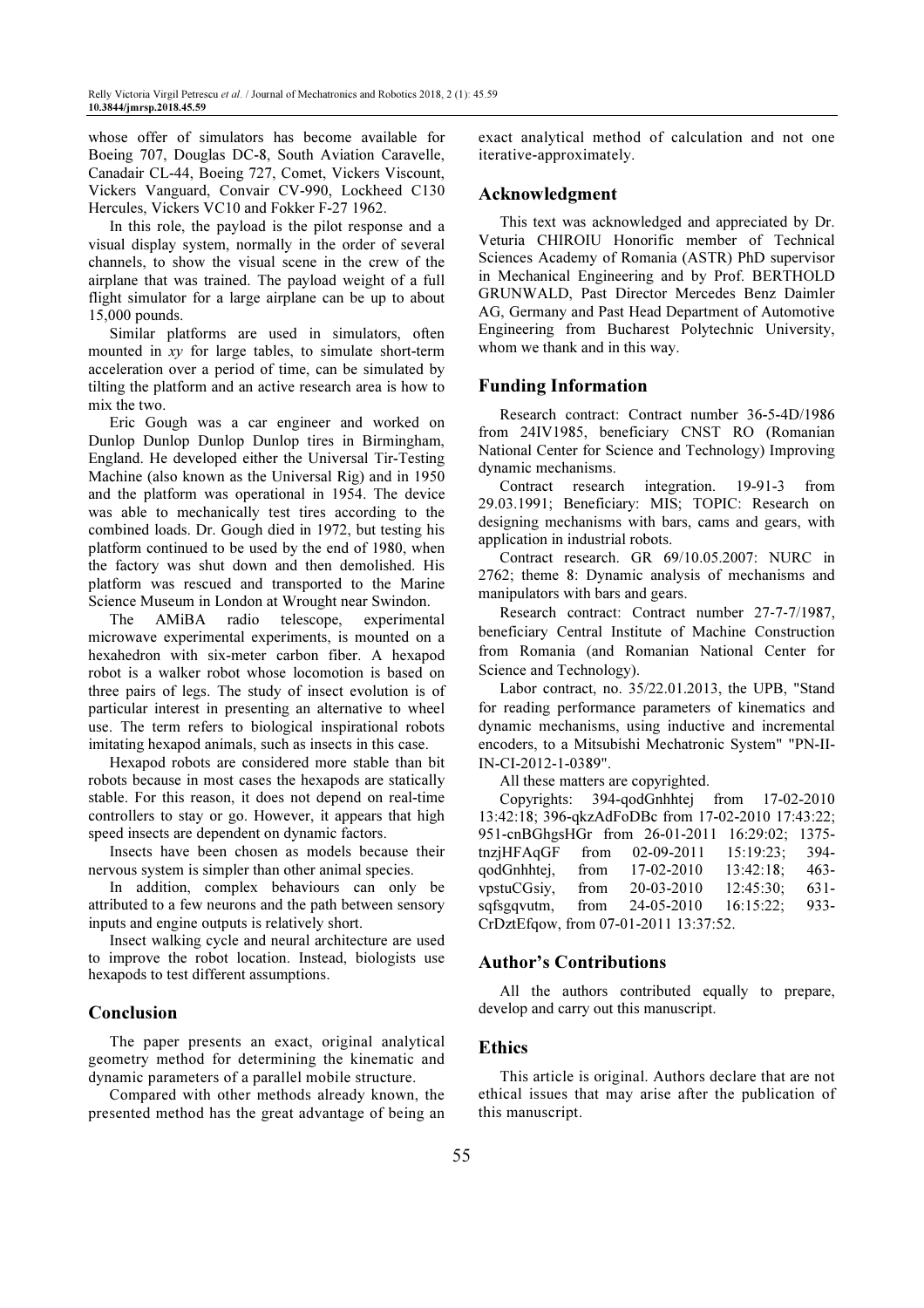## References

Aldana, N.D., C.L. Trujillo and J.G. Guarnizo, 2013. Active and reactive power flow regulation for a grid connected vsc based on fuzzy controllers. Revista Facultad de Ingeniería, 66: 118-130.

Antonescu, P., 2003. Mecanisms. Ed. Printech, Bucureşti.

- Antonescu, P., 1993. Synthesis of manipulators. Lito UPB, Bucureşti.
- Antonescu, P. and M. Mitrache, 1989. Contributions to the synthesis of the mechanisms used as windscreen wipers. SYROM'89, Bucharest, 4: 23-32.
- Autorenkollektiv, J.V., 1968. Getriebetechnik-VEB. Verlag Technik, Berlin.
- Aversa, R., R.V.V. Petrescu, A. Apicella and F.I.T. Petrescu, 2017a. Nano-diamond hybrid materials for structural biomedical application. Am. J. Biochem. Biotechnol.
- Aversa, R., R.V. Petrescu, B. Akash, R.B. Bucinell and J.M. Corchado et al., 2017b. Kinematics and forces to a new model forging manipulator. Am. J. Applied Sci., 14: 60-80.
- Aversa, R., R.V. Petrescu, A. Apicella, I.T.F. Petrescu and J.K. Calautit et al., 2017c. Something about the V engines design. Am. J. Applied Sci., 14: 34-52.
- Aversa, R., D. Parcesepe, R.V.V. Petrescu, F. Berto and G. Chen et al., 2017d. Process ability of bulk metallic glasses. Am. J. Applied Sci., 14: 294-301.
- Aversa, R., R.V.V. Petrescu, B. Akash, R.B. Bucinell and J.M. Corchado et al., 2017e. Something about the balancing of thermal motors. Am. J. Eng. Applied Sci., 10: 200.217. DOI: 10.3844/ajeassp.2017.200.217
- Aversa, R., F.I.T. Petrescu, R.V. Petrescu and A. Apicella, 2016a. Biomimetic FEA bone modeling for customized hybrid biological prostheses development. Am. J. Applied Sci., 13: 1060-1067. DOI: 10.3844/ajassp.2016.1060.1067
- Aversa, R., D. Parcesepe, R.V. Petrescu, G. Chen and F.I.T. Petrescu et al., 2016b. Glassy amorphous metal injection molded induced morphological defects. Am. J. Applied Sci., 13: 1476-1482.
- Aversa, R., R.V. Petrescu, F.I.T. Petrescu and A. Apicella, 2016c. Smart-factory: Optimization and process control of composite centrifuged pipes. Am. J. Applied Sci., 13: 1330-1341.
- Aversa, R., F. Tamburrino, R.V. Petrescu, F.I.T. Petrescu and M. Artur et al., 2016d. Biomechanically inspired shape memory effect machines driven by muscle like acting NiTi alloys. Am. J. Applied Sci., 13: 1264-1271.
- Aversa, R., E.M. Buzea, R.V. Petrescu, A. Apicella and M. Neacsa et al., 2016e. Present a mechatronic system having able to determine the concentration of carotenoids. Am. J. Eng. Applied Sci., 9: 1106-1111.
- Aversa, R., R.V. Petrescu, R. Sorrentino, F.I.T. Petrescu and A. Apicella, 2016f. Hybrid ceramo-polymeric

nanocomposite for biomimetic scaffolds design and preparation. Am. J. Eng. Applied Sci., 9: 1096-1105.

- Aversa, R., V. Perrotta, R.V. Petrescu, C. Misiano and F.I.T. Petrescu et al., 2016g. From structural colors to super-hydrophobicity and achromatic transparent protective coatings: Ion plating plasma assisted TiO2 and SiO2 Nano-film deposition. Am. J. Eng. Applied Sci., 9: 1037-1045.
- Aversa, R., R.V. Petrescu, F.I.T. Petrescu and A. Apicella, 2016h Biomimetic and evolutionary design driven innovation in sustainable products development. Am. J. Eng. Applied Sci., 9: 1027-1036.
- Aversa, R., R.V. Petrescu, A. Apicella and F.I.T. Petrescu, 2016i. Mitochondria are naturally micro robots-a review. Am. J. Eng. Applied Sci., 9: 991-1002.
- Aversa, R., R.V. Petrescu, A. Apicella and F.I.T. Petrescu, 2016j. We are addicted to vitamins C and E-A review. Am. J. Eng. Applied Sci., 9: 1003-1018.
- Aversa, R., R.V. Petrescu, A. Apicella and F.I.T. Petrescu, 2016k. Physiologic human fluids and swelling behavior of hydrophilic biocompatible hybrid ceramo-polymeric materials. Am. J. Eng. Applied Sci., 9: 962-972.
- Aversa, R., R.V. Petrescu, A. Apicella and F.I.T. Petrescu, 2016l. One can slow down the aging through antioxidants. Am. J. Eng. Applied Sci., 9: 1112-1126.
- Aversa, R., R.V. Petrescu, A. Apicella and F.I.T. Petrescu, 2016m. About homeopathy or ≪Similia similibus curentur≫. Am. J. Eng. Applied Sci., 9: 1164-1172.
- Aversa, R., R.V. Petrescu, A. Apicella and F.I.T. Petrescu, 2016n. The basic elements of life's. Am. J. Eng. Applied Sci., 9: 1189-1197.
- Aversa, R., F.I.T. Petrescu, R.V. Petrescu and A. Apicella, 2016o. Flexible stem trabecular prostheses. Am. J. Eng. Applied Sci., 9: 1213-1221.
- Braune, R., 2000. Bewegungsdesign-Eine Kernkompetenz Des Getriebe Technikers. 1st Edn., VDI-Berichte, Dusseldorf.
- Bruja, A. and M. Dima, 2001. Synthesis of kinematics of harmonics reducers with rigid front element. Sixth Simp. Nat. Construction Machinery, 1: 53-59.
- Buda, L. and C. Mateucă, 1989. Functional, cinematic and cinetostatic analysis of the lifting mechanism of the passenger carriages. SYROM'89, Bucharest, 4: 59-66.
- Cao, W., H. Ding, Z. Bin and C. Ziming, 2013 New structural representation and digital-analysis platform for symmetrical parallel mechanisms. Int. J. Adv. Robotic Sys. DOI: 10.5772/56380
- Dudita, F.L., 1989. Articulated, inventive, cinematic mechanisms. Technical Publishing House, Bucharest.
- Garcia-Murillo, M., J. Gallardo-Alvarado and E. Castillo-Castaneda, 2013. Finding the generalized forces of a series-parallel manipulator. IJARS. DOI: 10.5772/53824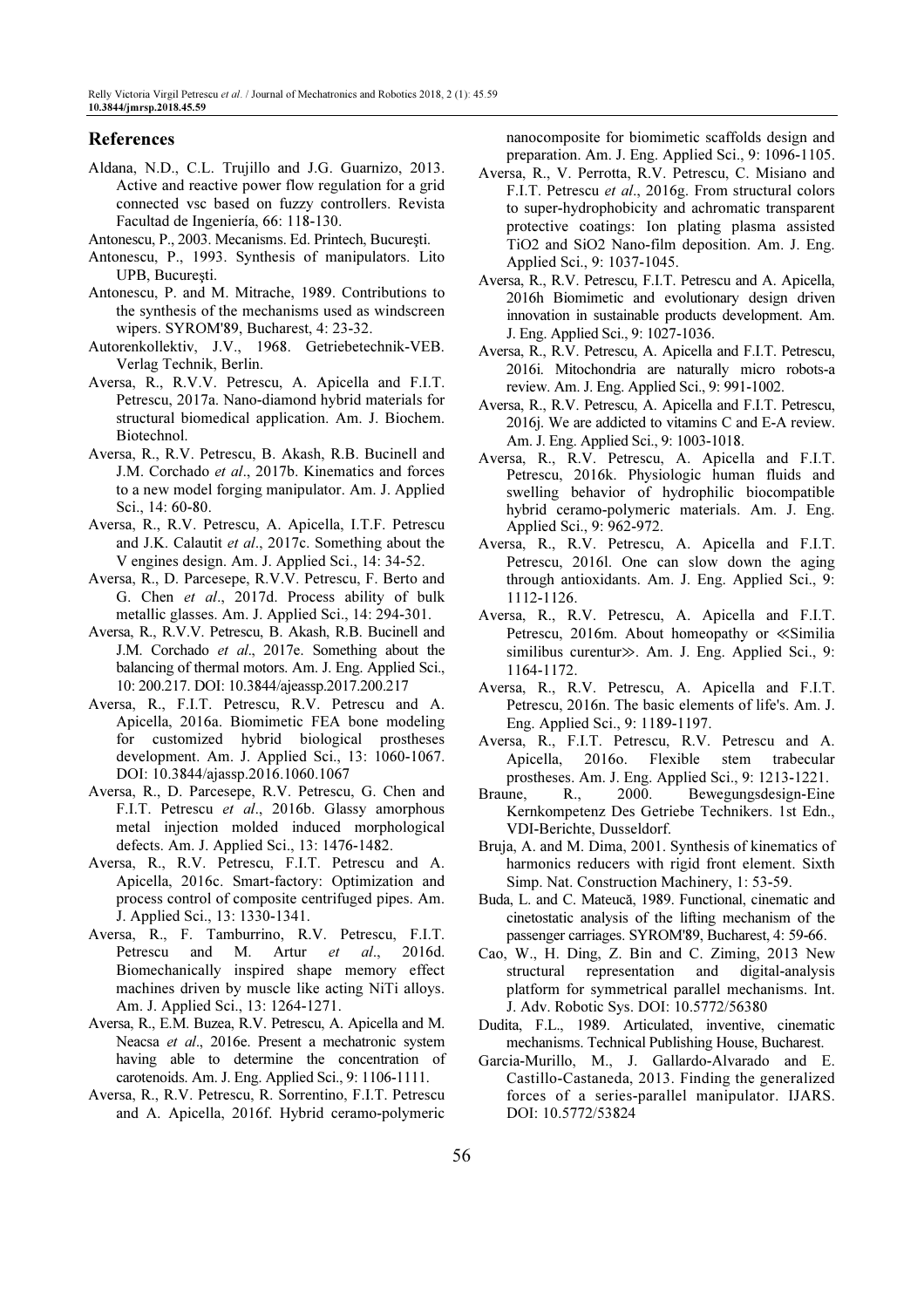Gough-Stewart platform, From Wikipedia, the free encyclopedia.

https://en.wikipedia.org/wiki/Stewart\_platform

- He, B., Z. Wang, Q. Li, H. Xie and R. Shen, 2013. An analytic method for the kinematics and dynamics of a multiple-backbone continuum robot. IJARS. DOI: 10.5772/54051
- Kojevnikov, S.N., 1969. Teoria mehanizmov i maşin. Izd. Maşinostroenie, Moskva.
- Lederer, P., 1993. Dynamische synthese der ubertragungsfunktion eines Kurvengetriebes. Mech. Mach. Theory, 28: 23-29. DOI: 10.1016/0094-114X(93)90043-U
- Lee, B.J., 2013. Geometrical derivation of differential kinematics to calibrate model parameters of flexible manipulator. Int. J. Adv. Robotic Sys. DOI: 10.5772/55592
- Lichtenheldt, W., 1979. Konstruktionslehre Der Getriebe. 5th Edn., Akademie-Verlag, Berlin, pp: 354.
- Lin, S., 1999. Getriebesynthese Nach Unscharfen Lagenvorgaben Durch Positionierung Eines Vorbestimmten Getriebes. 1st Edn., VDI-Verlag, Du□sseldorf, ISBN-10: 3183313014, pp; 132.
- Lin, W., B. Li, X. Yang and D. Zhang, 2013. Modelling and control of inverse dynamics for a 5-DOF parallel kinematic polishing machine. Int. J. Adv. Robotic Sys. DOI: 10.5772/54966
- Liu, H., W. Zhou, X. Lai and S. Zhu, 2013. An efficient inverse kinematic algorithm for a PUMA560-structured robot manipulator. IJARS. DOI: 10.5772/56403
- Luck, K. and K.H. Modler, 1995. Getriebetechnik Analyse, Synthese, Optimierung. 2nd Edn., Springer-Verlag, Berlin, ISBN-10: 364278383X, pp: 367.
- Manolescu, N.I., 1968 Problems of machine theory and machines. E.D.P., Bucharest.
- Margine, AL., 1999. Contributions to the geometrickinematical and dynamic synthesis of planetary gears with cylindrical gears. PhD Thesis, UPB.
- Maros, D., 1958. Gear wheel kinematic. Technical Publishing House, Bucharest.
- de Melo, F.L., R.A.S. Franco and J.M. Rosário, 2012. Mobile robot navigation modelling, control and applications. Int. Rev. Modell. Simul., 5: 1059-1068.
- Mirsayar, M.M., V.A. Joneidi, R.V.V. Petrescu, F.I.T. Petrescu and F. Berto, 2017. Extended MTSN criterion for fracture analysis of soda lime glass. Eng. Fracture Mechan., 178: 50-59. DOI: 10.1016/j.engfracmech.2017.04.018
- Modler, K.H. and C. Wadewitz, 2001. Synthese von raderkoppelgetriebe als vorschaltgetriebe mit definierter ungleichformigkeit. Wissenschaftliche Zeitschrift, TU-Dresden.
- Modler, K.H. and C. Wadewitz, 1998. Trepte, U., rechnergestutzte synthese von raderkoppelgetrieben als vorschaltgetriebe zur erzeugung nichtlinearer antriebsbewegungen. Bericht zum DFG – Vorhaben Mo.
- Modler, K.H., 1979. Reakisierung von pilgerschritten durch zweiraderkoppel-getriebe. Dynamik und Getribetechnik.
- Neumann, R., 1979. Einstellbare Raderkoppelgetriebe. Dynamik und Getribe-technik.
- Neumann, R., 2001. Dreiraderkoppel schrittgetriebe mit zahnradern oder zahnriemen. SYROM'2001, Bucureşti, 3: 321-324.
- Niemeyer, J., 2000. Das IGM Getriebelexikon Wissensverarbeitung in der Getriebetechnik mit Hilfe der Internet – Technologie. In: IMG – Kolloquium Getriebetechnik, Dittrich, G., (Ed.), Forschung and Lehre, Aachen Mainz, pp: 53-66.
- Padula, F. and V. Perdereau, 2013. An on-line path planner for industrial manipulators. Int. J. Adv. Robotic Sys. DOI: 10.5772/55063
- Perumaal, S. and N. Jawahar, 2013. Automated trajectory planner of industrial robot for pick-andplace task. IJARS. DOI: 10.5772/53940
- Petrescu, F.I.T., 2016. Valorisation of Romanian-Romanian Engineering Tradition. 1st Edn., Create Space Publisher, USA, ISBN-10: 13 9781537177984.
- Petrescu, F.I. and R.V. Petrescu, 2011a. Memories about Flight. 1st Edn., CreateSpace, pp: 652.
- Petrescu, F.I. and R.V. Petrescu, 2011b. Mechanical Systems, Serial and Parallel – Course (in romanian), LULU Publisher, London, ISBN-10: 978-1-4466- 0039-9, pp: 124.
- Petrescu, F.I.T. and R.V. Petrescu, 2011c. Planetary Trains. 1st Edn., CreateSpace, USA, ISBN-10: 978- 1468030419, pp: 204.
- Petrescu, F.I. and R.V. Petrescu, 2011d. Dynamics of Distribution Mechanisms. 1st Edn., Create Space Publisher, USA, ISBN-10: 978-1-4680-5265-7, pp: 188.
- Petrescu, R.V. and F.I.T. Petrescu, 2012a. Northrop. 1st Edn., Books on Demand, ISBN-10: 13: 978- 3848209323, pp: 142.
- Petrescu, F.I. and R.V. Petrescu, 2012b. New Aircraft II. 1st Edn., Books on Demand, pp: 138.
- Petrescu, F.I. and R.V. Petrescu, 2012c. Mecatronica-Sisteme Seriale Si Paralele. 1st Edn., Create Space Publisher, USA, ISBN-10: 978-1-4750-6613-5, pp: 128.
- Petrescu, F.I. and R.V. Petrescu, 2012d. Kinematics of the planar quadrilateral mechanism. Engevista, 14: 345-348.
- Petrescu, R.V. and F.I. Petrescu, 2013a. Lockheed Martin. 1st Edn., CreateSpace, pp: 114.
- Petrescu, R.V. and F.I. Petrescu, 2013b. Northrop. 1st Edn., CreateSpace, pp: 96.
- Petrescu, R.V. and F.I. Petrescu, 2013c. The Aviation History or New Aircraft I Color. 1st Edn., CreateSpace, pp: 292.
- Petrescu, F.I. and R.V. Petrescu, 2013d. Cinematics of the 3R dyad. Engevista, 15: 118-124.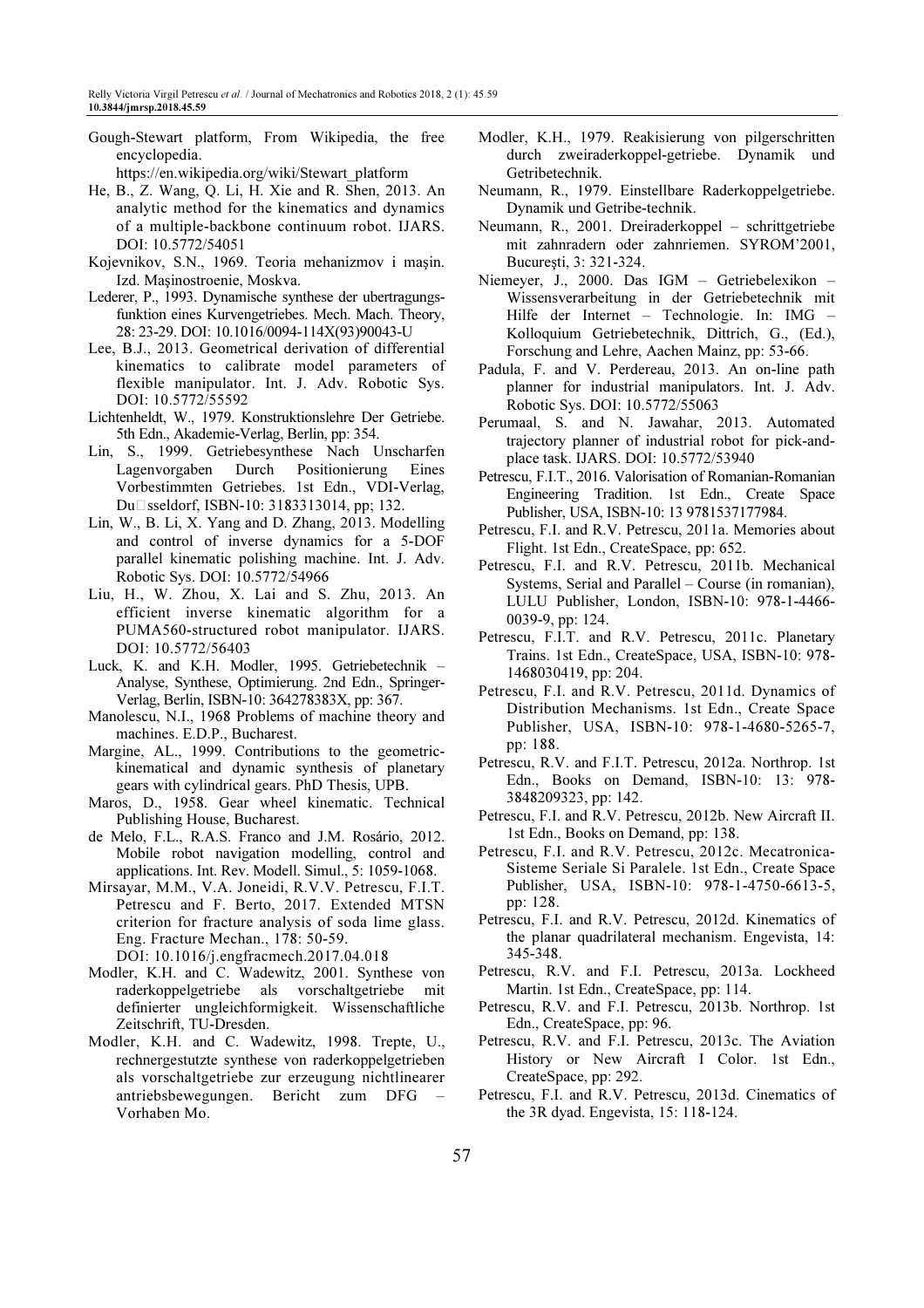- Petrescu, F.I. and R.V. Petrescu, 2016a. Parallel moving mechanical systems kinematics. ENGE-VISTA, 18: 455-491.
- Petrescu, F.I. and R.V. Petrescu, 2016b. Direct and inverse kinematics to the anthropomorphic robots. ENGEVISTA, 18: 109-124.
- Petrescu, F.I. and R.V. Petrescu, 2016c. Dynamic cinematic to a structure 2R. Revista Geintec-Gestao Inovacao E Tecnologias, 6: 3143-3154.
- Petrescu, F.I.T. and J.K. Calautit, 2016a. About Nano fusion and dynamic fusion, Am. J. Applied Sci., 13: 261-266.
- Petrescu, F.I. and J.K. Calautit, 2016b. About the light dimensions. Am. J. Applied Sci., 13:321-325. DOI: 10.3844/ajassp.2016.321.325
- Petrescu, F.I.T., 2009. New aircraft. Proceedings of the 3rd International Conference on Computational Mechanics, Oct. 29-30, Brasov, Romania.
- Petrescu, F.I.T., 2012a. Cold Nuclear Fusion. 1st Edn., Create Space, USA, ISBN-10: 1478234261, pp: 80.
- Petrescu, F.I.T., 2012b. Particle Annihilation-A source of renewable energy?
- Petrescu, F.I.T., 2012c. Particle annihilation-a source of renewable energy? Infinite Energy.
- Petrescu, F.I., 2012d. Basis of Analysis and Optimization of Rigid Memory Systems - Course and Applications. 1st Edn., Create Space Publisher, USA, ISBN-10: 978-1-4700-2436-9, pp: 164.
- Petrescu, F.I., 2012e. Theory of Mechanisms Course and Applications. 2nd Edn., Create Space Publisher, USA, ISBN-10: 978-1-4792-9362-9, pp: 284.
- Petrescu, R.V.V., R. Aversa, A. Apicella, F. Berto and S. Li et al., 2016a. Ecosphere protection through green energy. Am. J. Applied Sci., 13: 1027-1032.
- Petrescu, F.I.T., A. Apicella, R.V.V. Petrescu, S.P. Kozaitis and R.B. Bucinell et al., 2016b. Environmental protection through nuclear energy. Am. J. Applied Sci., 13: 941-946.
- Petrescu, F.I.T., A. Apicella, R.V.V. Petrescu, S.P. Kozaitis and R.B. Bucinell et al., 2016b. Environmental protection through nuclear energy. Am. J. Applied Sci., 13: 941-946.
- Petrescu, R.V., R. Aversa, B. Akash, R. Bucinell and J. Corchado et al., 2017a. Modern propulsions for aerospace-a review. J. Aircraft nd Spacecraft Technol., 1: 1-8.
- Petrescu, R.V., R. Aversa, B. Akash, R. Bucinell and J. Corchado et al., 2017b. Modern propulsions for aerospace-part II. J. Aircraft Spacecraft Technol., 1: 9-17.
- Petrescu, R.V., R. Aversa, B. Akash, R. Bucinell and J. Corchado et al., 2017c. History of aviation-a short review. J. Aircraft Spacecraft Technol., 1: 30-49.
- Petrescu, R.V., R. Aversa, B. Akash, R. Bucinell and J. Corchado et al., 2017d. Lockheed martin-a short review. J. Aircraft Spacecraft Technol., 1: 50-68.
- Petrescu, R.V., R. Aversa, B. Akash, J. Corchado and F. Berto et al., 2017e. Our universe. J. Aircraft Spacecraft Technol., 1: 69-79.
- Petrescu, R.V., R. Aversa, B. Akash, J. Corchado and F. Berto et al., 2017f. What is a UFO?. J. Aircraft Spacecraft Technol., 1: 80-90.
- Petrescu, R.V., R. Aversa, B. Akash, J. Corchado and F. Berto et al., 2017g. About bell helicopter FCX-001 concept aircraft-a short review. J. Aircraft Spacecraft Technol., 1: 91-96.
- Petrescu, R.V., R. Aversa, B. Akash, J. Corchado and F. Berto et al., 2017h. Home at airbus. J. Aircraft Spacecraft Technol., 1: 97-118.
- Petrescu, R.V., R. Aversa, B. Akash, J. Corchado and F. Berto et al., 2017i. Airlander. J. Aircraft Spacecraft Technol., 1: 119-148.
- Petrescu, R.V., R. Aversa, B. Akash, J. Corchado and F. Berto *et al.*, 2017j. When boeing is dreaming  $-$  a review. J. Aircraft Spacecraft Technol., 1: 149-161.
- Petrescu, R.V., R. Aversa, B. Akash, J. Corchado and F. Berto et al., 2017k. About Northrop Grumman. J. Aircraft Spacecraft Technol., 1: 162-185.
- Petrescu, R.V., R. Aversa, B. Akash, J. Corchado and F. Berto et al., 2017l. Some special aircraft. J. Aircraft Spacecraft Technol., 1: 186-203.
- Petrescu, R.V., R. Aversa, B. Akash, J. Corchado and F. Berto et al., 2017m. About helicopters. J. Aircraft Spacecraft Technol., 1: 204-223.
- Petrescu, R.V., R. Aversa, B. Akash, F. Berto and A. Apicella et al., 2017n. The modern flight. J. Aircraft Spacecraft Technol.
- Petrescu, R.V., R. Aversa, B. Akash, F. Berto and A. Apicella et al., 2017o. Sustainable energy for aerospace vessels. J. Aircraft Spacecraft Technol.
- Petrescu, R.V., R. Aversa, B. Akash, F. Berto and A. Apicella et al., 2017p. Unmanned helicopters. J. Aircraft Spacecraft Technol.
- Petrescu, R.V., R. Aversa, B. Akash, F. Berto and A. Apicella et al., 2017q. Project HARP. J. Aircraft Spacecraft Technol.
- Petrescu, F.I., B. Grecu, A. Comanescu and R.V. Petrescu, 2009 Some mechanical design elements. Proceeding of the International Conference on Computational Mechanics and Virtual Engineering, (MVE' 09), Braşov, pp: 520-525.
- Popescu, I., 1977. Design of Planar Mechanisms. 1st Edn., Publishing House of Craiova, Scrisul Românesc.
- Reddy, P., K.V. Shihabudheen and J. Jacob, 2012. Precise non linear modeling of flexible link flexible joint manipulator. IReMoS, 5: 1368-1374.
- Rehwald, W. and K. Luck, 2000. Kosim Koppelgetriebesimulation. 1st Edn., VDI-Verlag, DuPsseldorf, ISBN-10: 3183332019, pp: 120.
- Rehwald, W. and K. Luck, 2001. Betrachtungen zur Zahl der Koppelgetribetypen. Wissenschaftliche Zeitschrift der TU Dresda, 50: 107-115.